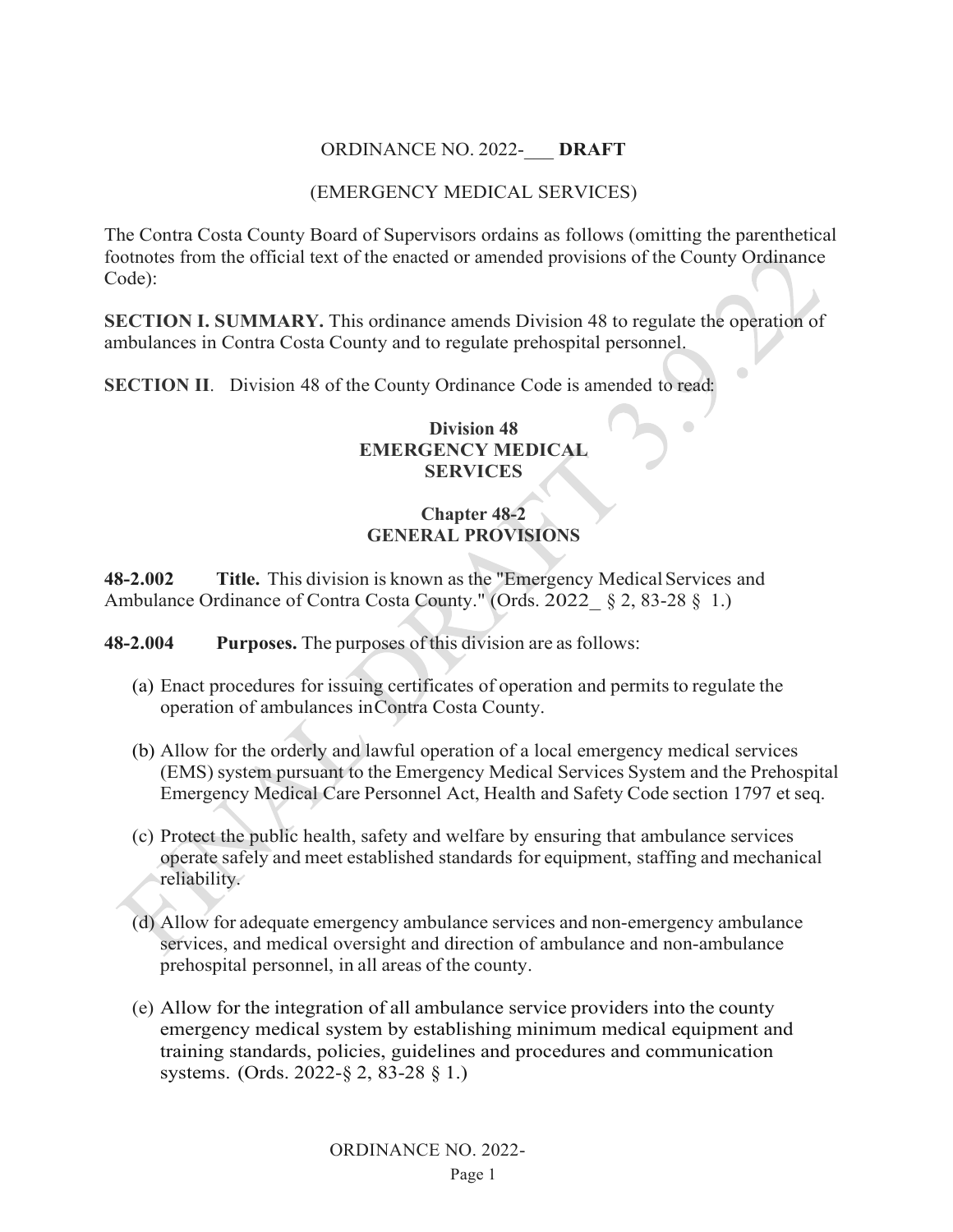## **48-2.006 Intent and applicability.**

- (a) It is the intent of the board of supervisors to regulate ambulances and emergency medical services as authorized by its police power, by the State of California pursuant to Health and Safety Code sections 1443 and 1797 et seq., Welfare and Institutions Code section 17000, and Vehicle Code section 2512; and to regulate prehospital personnel.
- (b) It is the board's further intent in enacting this division to exercise, to the fullest extent allowed under the laws of the State of California, its discretion and authority to regulate all ground and air medical transportation service throughout the county except as specified in Section 48-2.010. (Ords. 2022- $\frac{82}{82}$ , 83-28 § 1.)

## **48-2.008 Exemptions.**

This division does not apply to or during any of the following:

- (a) To vehicles operated as ambulances and to persons engaged in ambulance services where ambulance services are rendered at the request of any county communications center or at the request of any law enforcement or fire protection agency during any "state of war emergency," "state of emergency," or "local emergency," as defined in Government Code section 8558; or to ambulance services provided in response to a mutual aid request by Contra Costa County.
- (b) During any period of up to 30 days, unless that period is renewed or extended, when the county health officer has determined in writing that adequate emergency ambulance service will not be available from existing ambulance service providers who hold a current certificate ofoperation.
- (c) To an ambulance service transporting a patient through Contra Costa County or to a location within Contra Costa County when the patient transport originated outside Contra CostaCounty.
- (d) This division does not prevent any peace officer, firefighter, or physician licensed to practice medicine in California from transporting or arranging for the transportation of an individual in need of emergency medical care when no ambulance with a certificate of operation is available and the transportation is required immediately. (Ords. 2022-  $\&$  2, 83-28  $\&$  1.)

## **48-2.010 Adoption by local jurisdictions.**

(a) If the ordinance codified in this division is adopted by incorporated cities or towns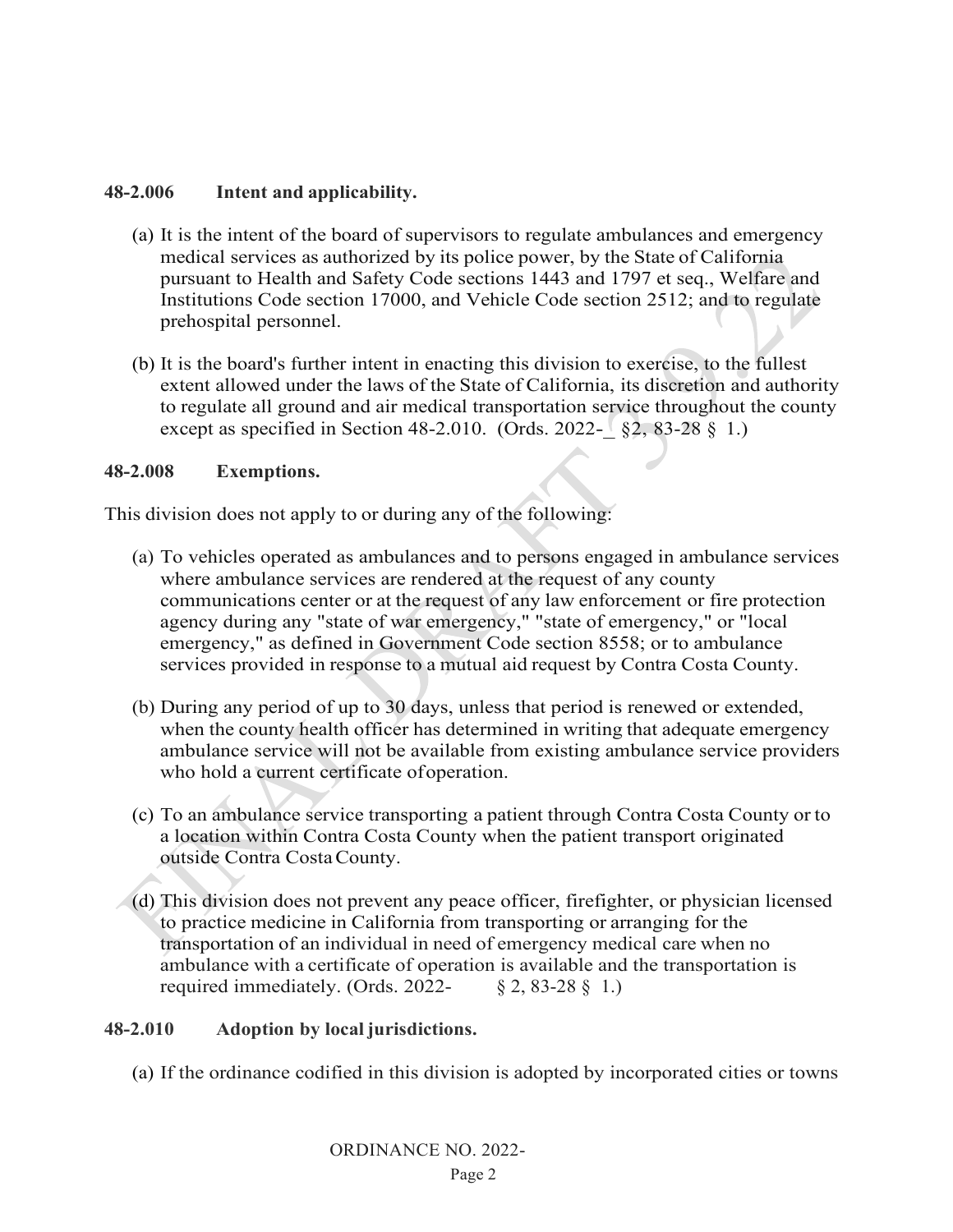in the county, the provisions of Section 48-2.012 (f) shall be extended to include the streets, roads, highways, alleys, or any public or private way or place within the incorporated area of that city or town. The permit officer shall be authorized to enforce this division within that jurisdiction.

(b) The lack of adoption of all or part of this ordinance by a city or town shall not be interpreted as limiting any authority granted to the local emergency medical services agency by Division 2.5 of the Health and Safety Code and California Code of Regulations, Title 22, Division 9. (Ords. 2022-\_ §2, 83-28 § 1.)

#### **48-2.012 Definitions.**

For purposes of this division, the following terms have the following meanings.

- (a) "9-1-1 EMS and ambulance service" means emergency medical services provided in response to calls made to a LEMSA-designated emergency medical dispatch center.
- (b) "Act" means the Emergency Medical Services System and the Prehospital Medical Care Personnel Act, codified as Health and Safety Code section 1797 et seq.
- (c) "Advanced emergency medical technician" or "AEMT" has the same meaning as set forth in Health and Safety Code section 1797.82.
- (d) "ALS" or "advanced life support" has the same meaning as set forth in Health and Safety Code section 1797.52.
- (e) "Ambulance" means any vehicle or aircraft constructed, modified, equipped, and operated to transport individuals in need of medical care, whether operated on public or private property."
- (f) "Ambulance service" means the activity, business, or service, for hire, profit, or otherwise, of transporting one or more persons by ambulance on or in any of the streets, roads, highways, alleys, or any public or private way or place.
- (g) "Ambulance service provider" means the person, firm, partnership, corporation or other organization that operates an ambulance in Contra Costa County.
- (h) "Ambulance permit" means the permit issued by the permit officer to a specific ambulance.
- (i) "Attendant" means an EMT or advanced EMT certified in California, or paramedic, physician, registered nurse or physician's assistant licensed in California, who is acting in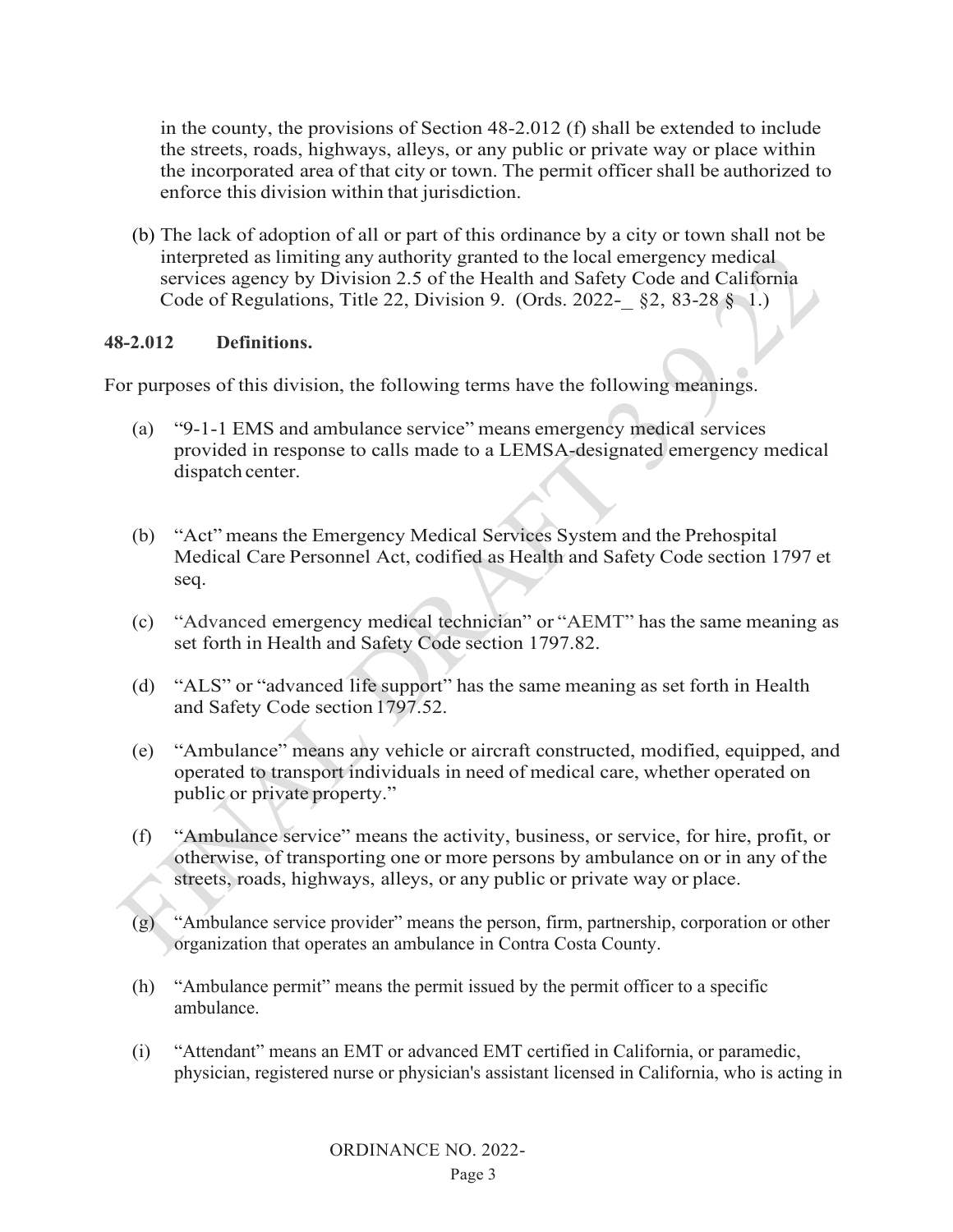the capacity of a required ambulance attendant, is responsible for the care of ambulance patients, and has met all license and other requirements in applicable state laws and regulations. "Attendant" may include an attendant serving as a driver.

- (j) "BLS" or "basic life support" has the same meaning as set forth in Health and Safety Code section 1797.60.
- (k) "Certificated ambulance" is an ambulance that is operated by an ambulance service provider who holds a valid certificate of operation.
- (l) "Certificate of operation" is the written authorization issued by Contra Costa County to an ambulance service provider that has met all requirements to operate an emergency or non-emergency ambulance service in Contra CostaCounty.
- (m) "Critical care transport" or "CCT" means a transport during which a patient requires a level of medical care and/or observation that exceeds the standard scope of practice for EMTs and paramedics and where services are rendered by registered nurses.
- (n) "Dispatcher" means an individual who answers telephone or radio calls for requests for ambulance or emergency medical services.
- (o) "Driver" means an individual who drives an ambulance or emergency responsevehicle.
- (p) "Emergency ambulance service provider" means an ambulance service that (1) contracts with the County for the provision of 9-1-1 ambulance service pursuant to Health and Safety Code section 1797.224; (2) has entered into a written agreement with the County for the provision of 9-1-1 emergency ambulance service; or (3) is otherwise authorized by the LEMSA to provide 9-1-1 emergency ambulance services in Contra Costa County.
- (q) "Emergency medical technician" or "EMT" has the same meaning as set forth in Health and Safety Code section 1797.80.
- (r) "Emergency response vehicle" means any privately owned ground transportation vehicle constructed, modified, equipped, or arranged and operated for the transportation of medical orfirst aid supplies or equipment, or medical personnel trained in emergency medical procedures or first aid, whether on public or private property.
- (s) "Exclusive operating area" or "EOA" means an area or subarea defined by the current EMS plan in which the LEMSA restricts operations to one or more emergency ambulance service provider of ALS or BLS service.
- (t) "Health officer" means the county health officer, or designee(s), or other official designated by the board of supervisors, to perform the health officer's functions under this division.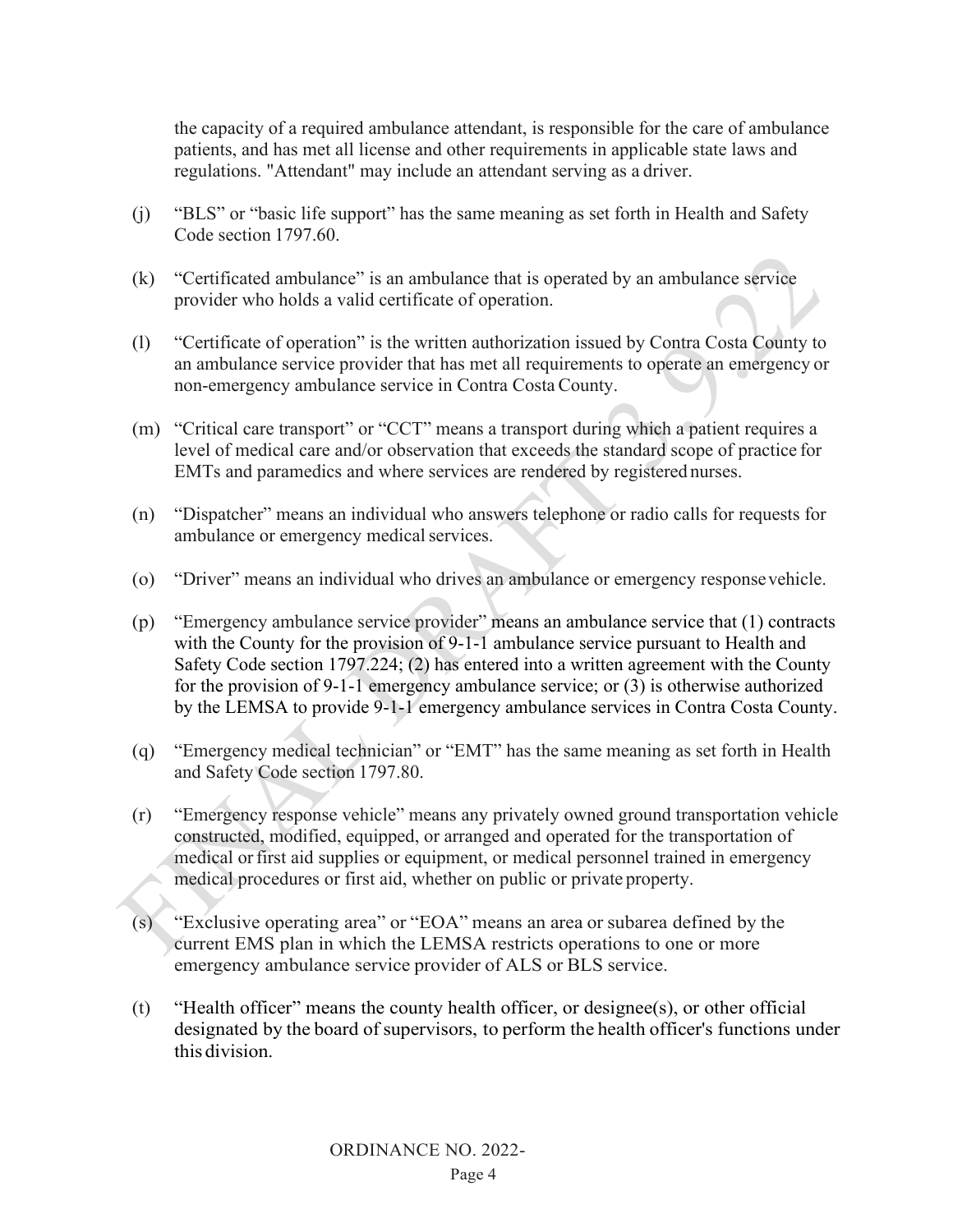- (u) "Inspection decal" means the physical decal issued bythe permit officer attesting to the successful inspection of an ambulance with respect to its medical, communications or other equipment that may be required by law or LEMSA policy.
- (v) "LALS" or "limited advanced life support" has the same meaning as set forth in Health and Safety Code section 1797.92.
- (w) "LEMSA" means the Contra Costa County local emergency medical services agency
- (x) "LEMSA director" means the Director of the Contra Costa County Emergency Medical Services Agency.
- (y) "MCI" or "multi-casualty incident" or "multi-patient incident" means any incident that meets criteria set forth in Contra Costa County MCI Plan.
- (z) "Medical director" means the full-time or part-time licensed physician and surgeon designated by the County pursuant to Health and Safety Code section 1797.202 to provide medical control and to assure medical accountability throughout the planning, implementation and evaluation of the EMS system.
- (aa) "Mutual aid request" means a request for ambulances, equipment and persons fit for service received from another county within the state or from an adjoining state when the health officer of the other county or adjoining state determines that their resources are inadequate to respond to a county emergency or disaster.
- (bb) "Non-emergency ambulance service provider" means an ambulance service that (1) does not contract with the County for the provision of 9-1-1 ambulance service pursuant to Health and Safety Code section 1797.224; (2) has not entered into a written agreement with the County for the provision of 9-1-1 emergency ambulance service; or (3) is not otherwise authorized by the LEMSA to provide 9-1-1 emergency ambulance services in Contra Costa County.
- (cc) "Permit officer" means the health officer or their designee(s).
- (dd) "Special event" means, but is not limited to, sporting events, off-road vehicle races, fundraisers, marathons, concerts, fairs, bicycle races or other physical competition, parades, festivals, stage or movie productions, contests, or other commercial or noncommercial special events occurring on a specific date and time at a specific location or that place a group or gathering of people in one general locale. "Special event" does not include conferences, symposiums or other indoor events.
- (ee) "Special event medical standby services" means medical-aid or first-aid services provided or offered by persons who are employed or volunteer to provide medical aid or first aid to participants or members of the public at a special event.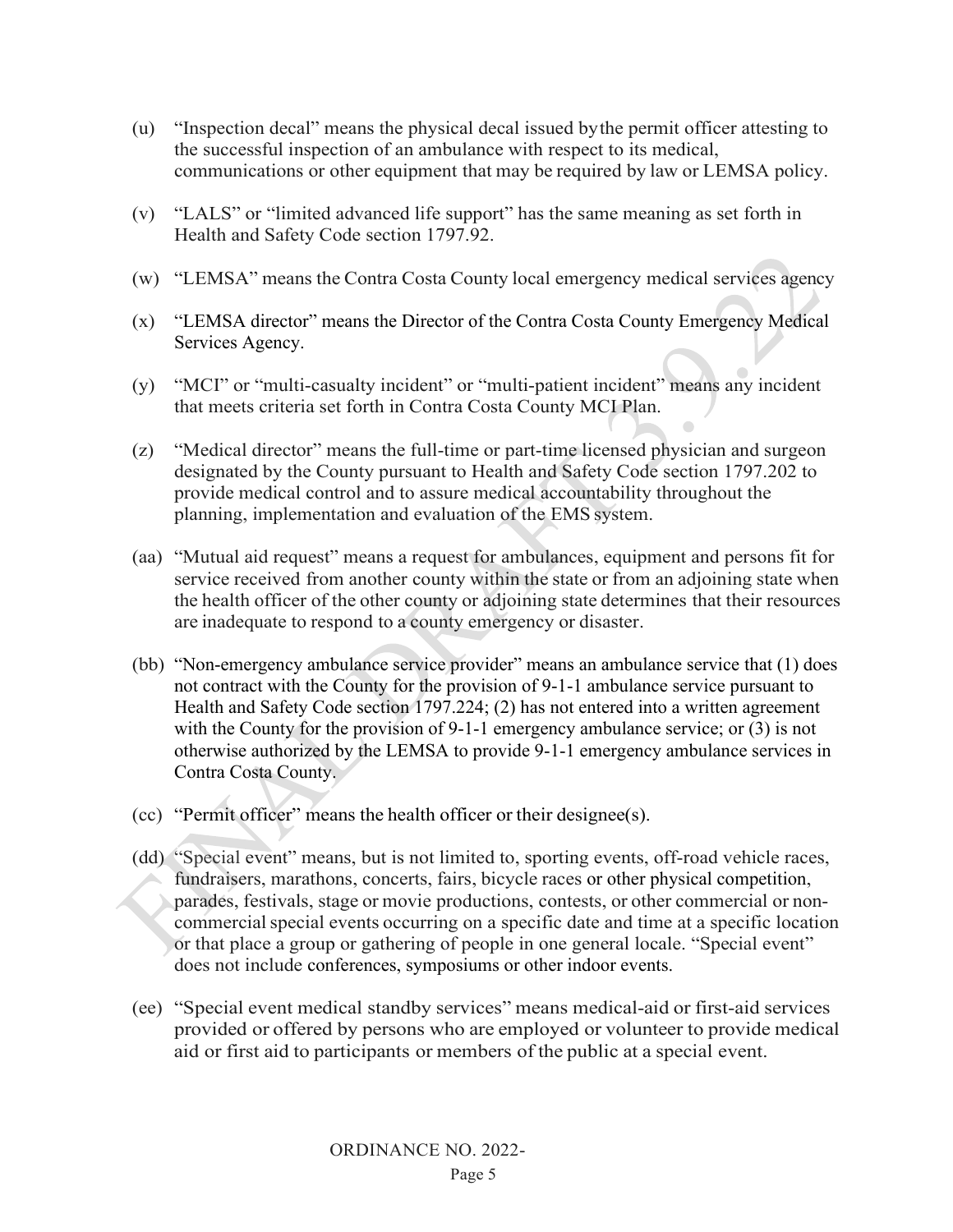(ff) "Vehicle" has the same meaning as set forth in Vehicle Code section 670. (Ords. 2022-\_\_ § 2, 83-28 § 1.)

### Chapter 48-4 **LOCAL EMERGENCY MEDICAL SERVICES AGENCY**

**48-4.002 LocalEMS Agency (LEMSA).** The county designatesthe health services department as its LEMSA pursuant to Health and Safety Code sections 1797 et seq., and authorizes a basic life support, limited advanced life support and advanced life support program that provides services utilizing EMTs or paramedics or both. The county health officer is authorized to implement and administer this program. (Ords.  $2022 - \frac{1}{2}82, 83-28$ § 1.)

#### **48-4.004 Ordinance Administration.**

- (a) The LEMSA is authorized to promulgate rules, regulations, policies, procedures, training requirements, medical equipment provisions and treatment guidelines as reasonably necessary to effectuate the purpose of this ordinance and to ensure the protection of the public health, safety and welfare.
- (b) Any rules, regulations, policies, procedures, training requirements, medical equipment provisions and guidelines promulgated by the LEMSA shall be codified in the LEMSA's policy and field treatment guideline manuals. These may include, but are not limited to, any of thefollowing:
	- (1) Personnel requirements.
	- (2) Equipment requirements, including minimum equipment standards for ambulances and emergency response vehicles.
	- (3) Vehicle requirements.
	- (4) Clinical, operational and EMS dispatch standards and protocols.
	- (5) Clinical and operational datareports.
	- (6) Emergency and disaster operations.
	- (7) Communicationssystems.
	- (8) Any policy, procedure, or regulation that the LEMSA is authorized to promulgate under the Act. (Ords. 2022- $\S$  2, 83-28  $\S$  1.)

#### **Chapter 48-6 AMBULANCE SERVICE AGREEMENTS**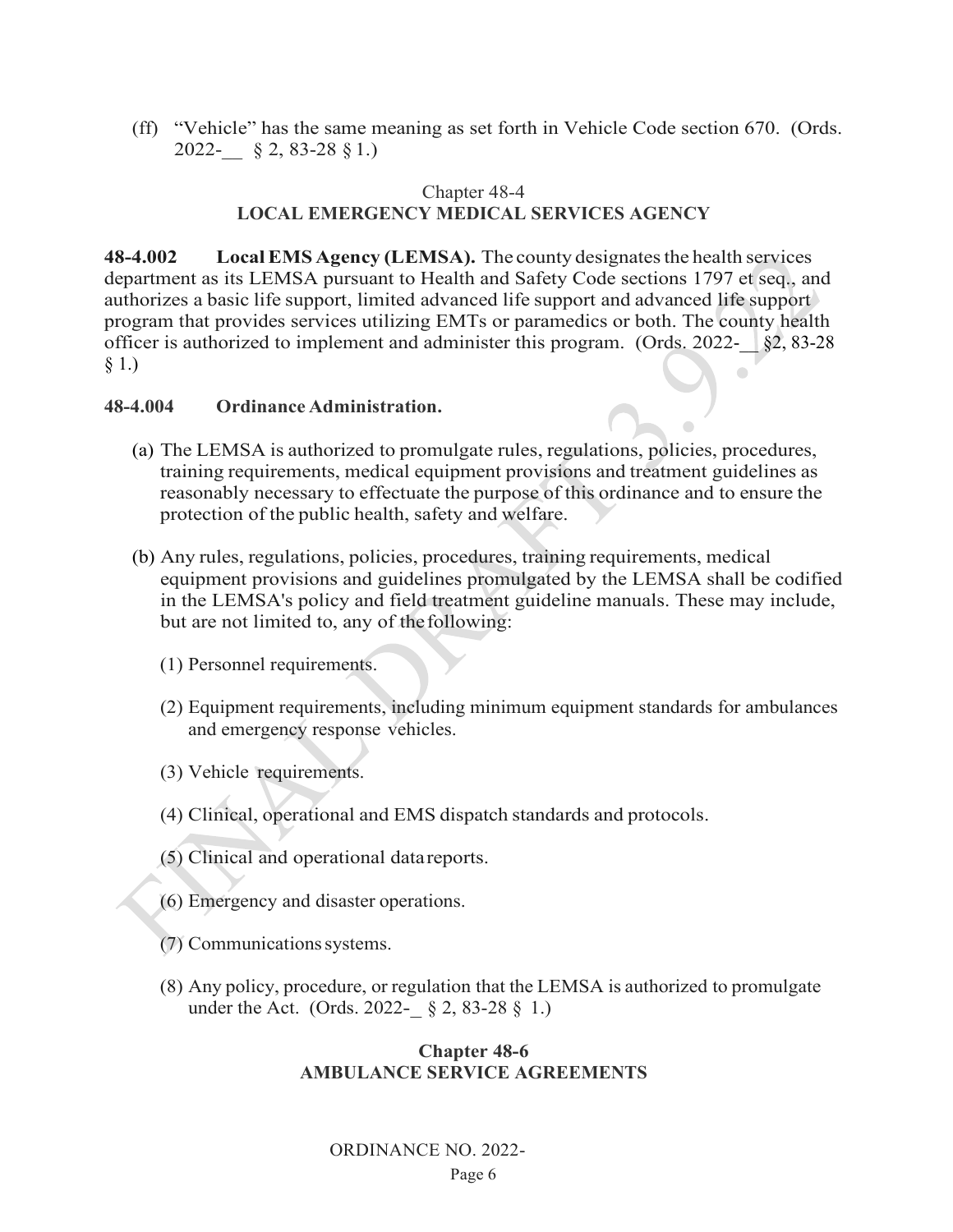### **48-6.002 Ambulance serviceagreements.**

- (a) The county shall contract, on a competitive basis, for provision of the county's 9-1-1 EMS and ambulance service in each exclusive operating area, with allowance for back-up service by other ambulance service providers as deemed necessary by the permit officer.
- (b) In awarding these contracts, the county shall consider the comparative value of competing proposals, including consideration of:
	- (1) The quality of service to be provided;
	- (2) The level of service to beprovided;
	- (3) The rates charged for services to be provided; and
	- (4) The cost, if any, to the county.

The county may also consider the following factors:

- (5) Employment retention requirements for the employees of the incumbent ambulance service.
- (6) Demonstrated experience serving similar populations and geographic areas.
- (7) Diversity and equity efforts addressing the unique needs of vulnerable and underserved populations of the service area.
- (8) Financial requirements, including requiring a private ambulance service provider to show proof of insurance and bonding.
- (9) A description of the ambulance service provider's public information and education activities and community involvement.
- (c) Fire protection districts that provide ambulance or rescue services under the authority of Health and Safety Code section 13862 may compete for, and be awarded, an ambulance service contract.
- (d) A fire protection district in the county that is not required to competitively bid for a 9-1-1 EMS and ambulance service contract in an exclusive operating area is not required to obtain a certificate of operation but must otherwise comply with this ordinance. (Ords. 2022-\_ § 2, 83-28 § 1.)
- **48-6.004 Compulsory ambulance service.** If, pursuant to Section 48-6.002, no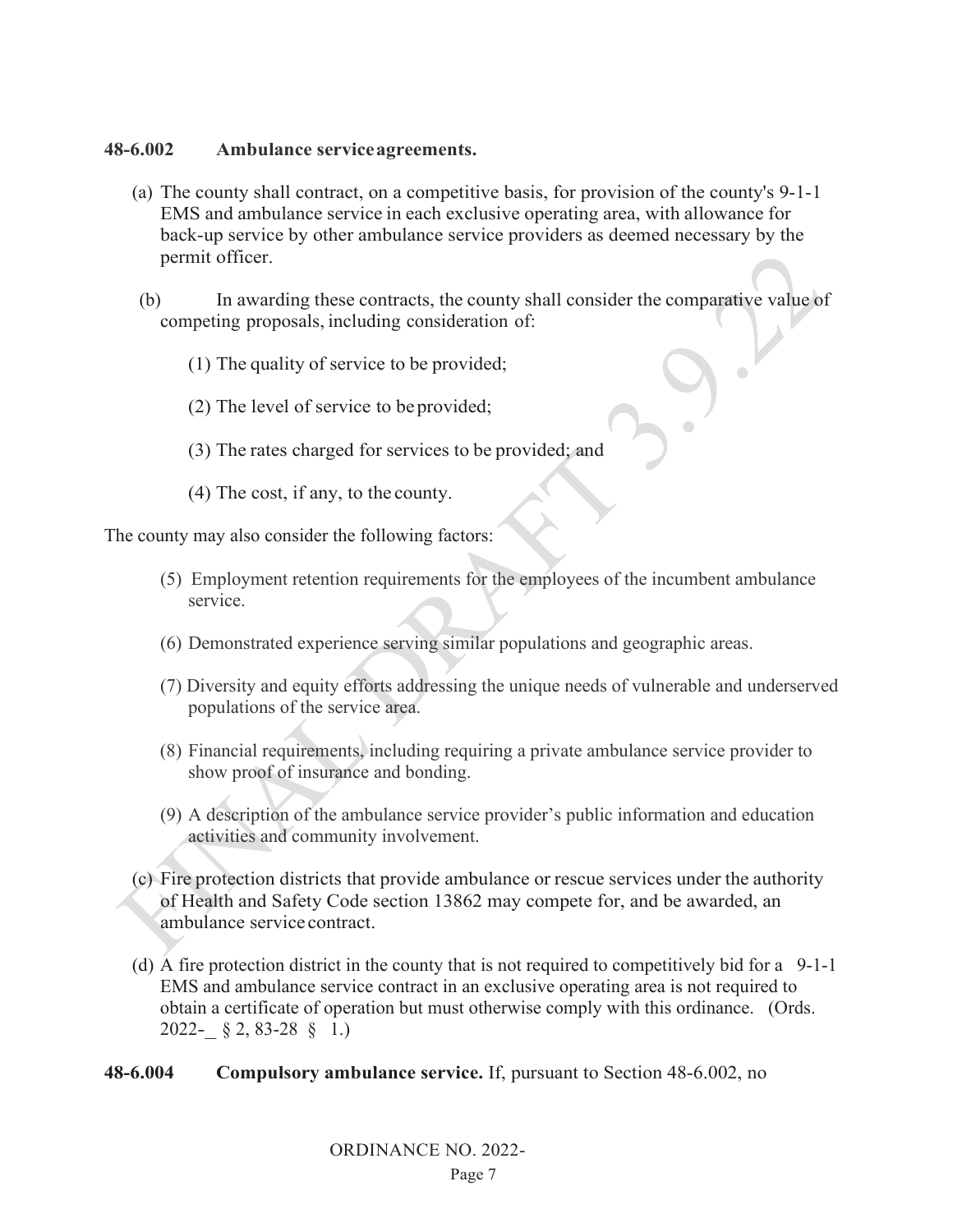proposals acceptable to the county are received for an exclusive operating area, the health officer will designate, in writing, one or more of the ambulance service providers holding a certificate of operation to provide emergency ambulance services, without necessity of an emergency certificate of operation. From the date of this written designation until a regular ambulance service agreement is executed for the affected area(s), providing emergency ambulance service shall be an express condition of the certificate of operation. Any unreasonable or unjustified refusal of an emergency call is grounds for suspension or revocation of the certificate of operation. (Ords. 2022-  $\S$  2, 83-28  $\S$  1.)

## **Chapter 48-8 CERTIFICATES OF OPERATION AND PERMITS**

**48-8.002 Certificate of operation - Required.** No person, as owner, agent or otherwise, may furnish, operate, conduct, maintain, or otherwise engage in, or advertise, offer, or profess to engage in, private ambulance service within Contra Costa County unless the person holds a valid Contra Costa County certificate of operation. (Ords. 2022- § 2, 83-28 § 1.)

**48-8.004 Ambulance permit - Required.** No person may furnish or operate an ambulance within Contra Costa County unless that ambulance has been issued a valid Contra Costa County ambulance permit. Each ambulance shall clearly display a valid EMS inspection decal in the place designated by the permit officer. (Ords. 2022-  $\S$  2, 83-28  $\S$  1.)

**48-8.006 Emergency response vehicle permit - Required.** No person may furnish or operate an emergency response vehicle within Contra Costa County unless that emergency response vehicle has been issued a valid Contra Costa County permit. Each emergency response vehicle shall clearly display a valid EMS inspection decal in the place designated by the permit officer. (Ords. 2022- $\& 8, 2, 83-28 \& 1.$ )

**48-8.008 California Highway Patrol report and permit - Required.** All ambulances shall carry a valid California Highway Patrol inspection report and permit authorizing use of the vehicle as an ambulance unless otherwise exempted by state or federal law. (Ords. 2022- $\cdot$ § 2, 83-28 § 1.)

**48-8.010 Application - Forms.** An application for a certificate of operation or ambulance permit shall be made upon forms prescribed by the permit officer. (Ords. 2022- $\S$  2, 83-28  $\S$ 1.)

## **48-8.012 Application - Required information.**

- (a) An application for a certificate of operation shall be signed by the applicant and submitted to the LEMSA. An application shall show and provide the following information:
	- (1) The name and address of the applicant, including the names, business addresses and residence addresses of record of the applicant and registered owner(s). If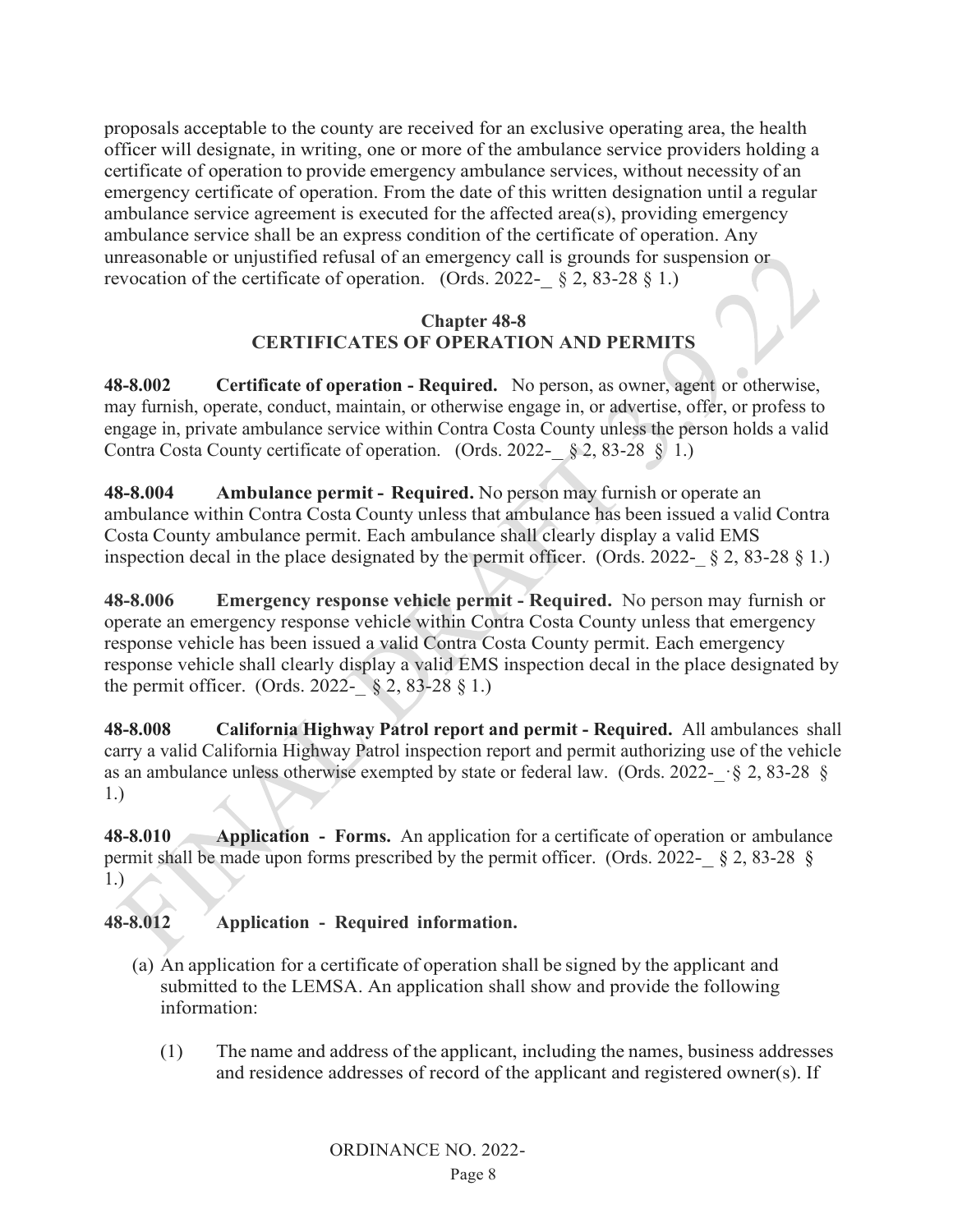the applicant is a corporation, joint venture, partnership or limited partnership, the applicant shall provide the names of all partners, corporate officers, and controlling shareholders, their permanent addresses, their percentage of participation in the business.

- (2) The trade, firm or fictitious business name recorded with the county clerk, under which the applicant has engaged, currently engages, or proposes to engage in ambulanceservice.
- (3) If the applicant is a corporation, a copy of its articles of incorporation.
- (4) The type of ambulance service the applicant proposes to operate (emergency or non-emergency).
- (5) The geographic area(s) where the applicant proposes to operate the ambulance service.
- (6) The applicant's training and experience in the transportation and care of patients.
- (7) A description of the management and supervisory structure of the applicant's business, demonstrating that the applicant has sufficient experienced personnel to provide for the oversight and supervision of staff and operations.
- (8) The physical address of the applicant's base of operations and any stations to be maintained inContra Costa County.
- (9) A staffing proposal for each ambulance.
- (10) An ambulance posting plan that describes the locations from which ambulances will be dispatched to provide services offered in Contra Costa County and specifies the hours of operation for each post or location.
- (11) The physical address and description of the applicant's dispatch center location and a description of the applicant's policies and procedures for receiving requests and dispatching emergency and non-emergency requestsfor ambulance services.
- (12) A description of the applicant's customer dispute resolution policies and procedures.
- (13) A description of each ambulance that includes all of the following, the make, model, year of manufacture; vehicle identification number; mileage; current state license number; unit number; date the vehicle was placed in service; the length of time the vehicle has been in use; the proposed color scheme, insignia, name, monogram and other distinguishing characteristics of each respective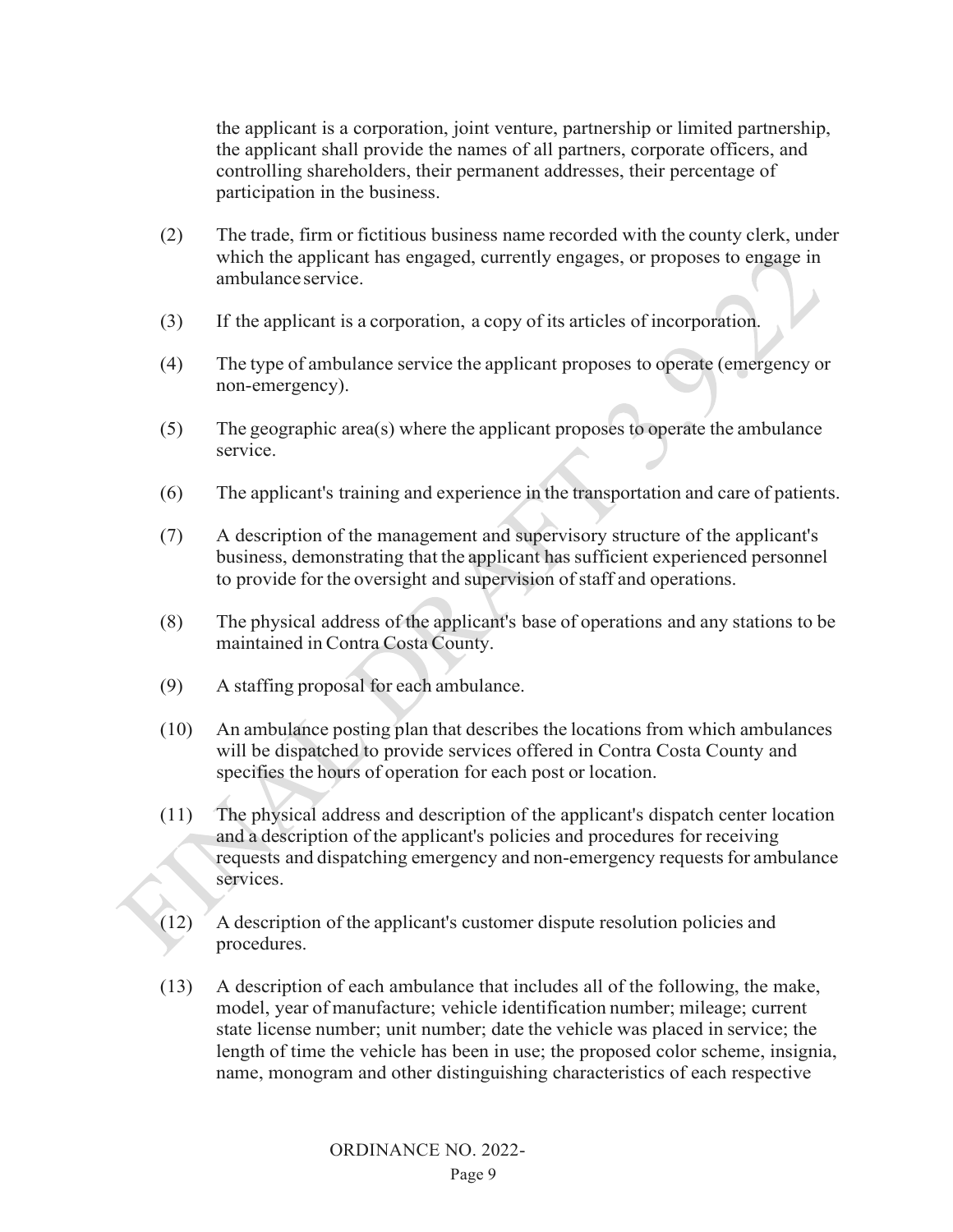vehicle; a description of the company's program for maintenance of the vehicle(s); a description of the vehicle's communications equipment; and a copy of the Department of Motor Vehicles registration certificate.

- (14) Verification that the applicant has obtained all licenses and permits required by state and local law for the type of ambulance service proposed. An original or facsimile copy of each license and permit must be provided with the application.
- (15) Verification of compliance with the National Fire Protection Association's Standard for Automotive Ambulances.
- (16) The names and qualifications of each attendant and driver who will provide ambulance service within Contra CostaCounty.
- (17) A description of the uniform to be worn by all certified or licensed personnel.
- (18) The original or a facsimile copy of a valid California Highway Patrol inspection report for each ambulance listed in the application.
- (19) A description of the applicant's training and orientation programs fordrivers, attendants, and dispatchers.
- (20) An assets and liabilities statement that is prepared and certified by a certified public accountant, demonstrating to the permit officer that, based on liquidity, profitability and sustainability, the applicant's financial status is adequate to maintain ambulance service operations for a six-month period. The applicant shall also provide the permit officer with any additional documentation requested by the permit officer to determine the applicant's financial viability, including, but not limited to financial statements for established applicants who have been in operation for more than one year. Financial statements for new applicants who have been in business for less than one year may include, but are not limited to, current profit and loss statements and a current balance sheet, both of which must be prepared by a certified public accountant.
- (21) Evidence of insurance coverage as may be required by the permit officer.
- (22) A signed statement of facts and supporting evidence demonstrating that the public health, safety, welfare, convenience, and necessity warrant the issuance of a certificate of operation.
- (23) The service charges and the rate structure of the applicant. The applicant's service charges and rate structure must be reasonable and may not exceed any maximum charges established by theLEMSA.
- (24) The applicant's legal history, including any criminal convictions or civil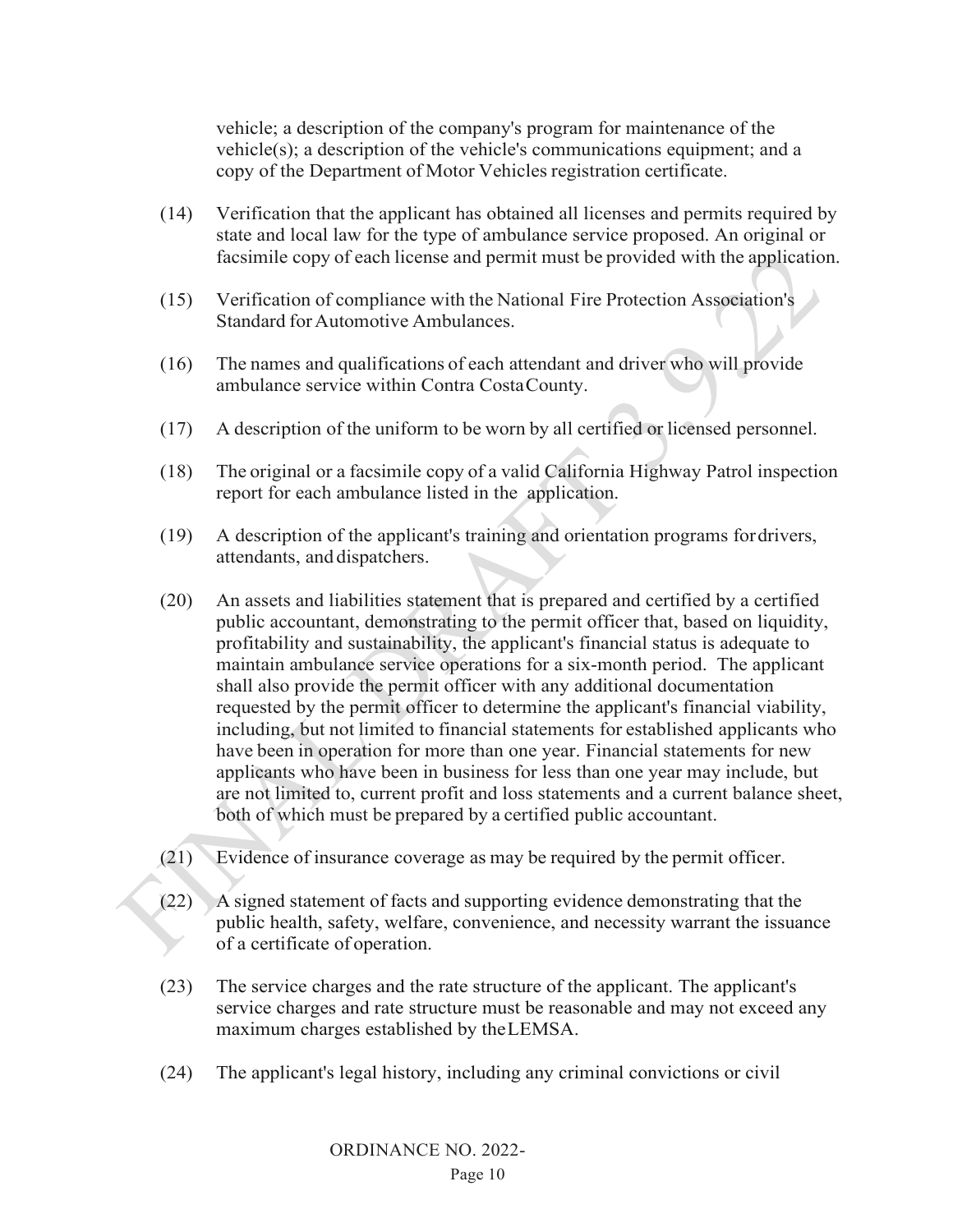judgments. If the applicant is a sole proprietorship operating under a fictitious business name, or if the applicant is a partnership, the legal history of the proprietor or partners must be provided. Corporations and limited liability companies shall disclose all civil judgments or enforcement actions taken against them, as well as the legal history of the principals of the corporation or the limited liability company. "Legal history" includes arrests; pending criminal proceedings; a previously revoked ambulance license, permit or certificate of operation; and any past or current investigations by any government or administrative agency.

- (25) A statement specifying whether the applicant has previously operated an ambulance company outside of Contra Costa County, and if so, under what name, type of service provided, where operated, and duration of operation.
- (26) Written acknowledgment that the applicant understands and will comply with the LEMSA's minimum equipment list, policies, treatment guidelines, and otherrules established for the level of service beingprovided.
- (27) An applicant may be required to submit any additional information that the permit officer deems necessary to evaluate, review and investigate the applicant and the application for a certificate of operation. (Ords. 2022- $\&$  8, 2, 83-28  $\&$  1.)

**48-8.014 Applicant - Investigation.** Within 60 days after receiving acompleted application and the required fee, the permit officer will determine if:

- (a) The applicant is licensed or permitted by the California Highway Patrol as an ambulance service.
- (b) The applicant is able to provide the requested service.
- (c) The applicant meets the requirements of this division, other applicable laws, ordinances, regulations, and the policies of the LEMSA.
- (d) The applicant made any false statements in the application.
- (e) The applicant failed to disclose facts pertinent to the application process.
- (f) The applicant previously provided ambulance service in California or any other state.
- (g) The applicant previously held or currently holds an ambulance license or permit which has or has not been renewed by the California Highway Patrol.
- (h) The applicant previously held a Contra Costa County ambulance service permit or certificate of operation, and if so, whether that permit or certificate of operation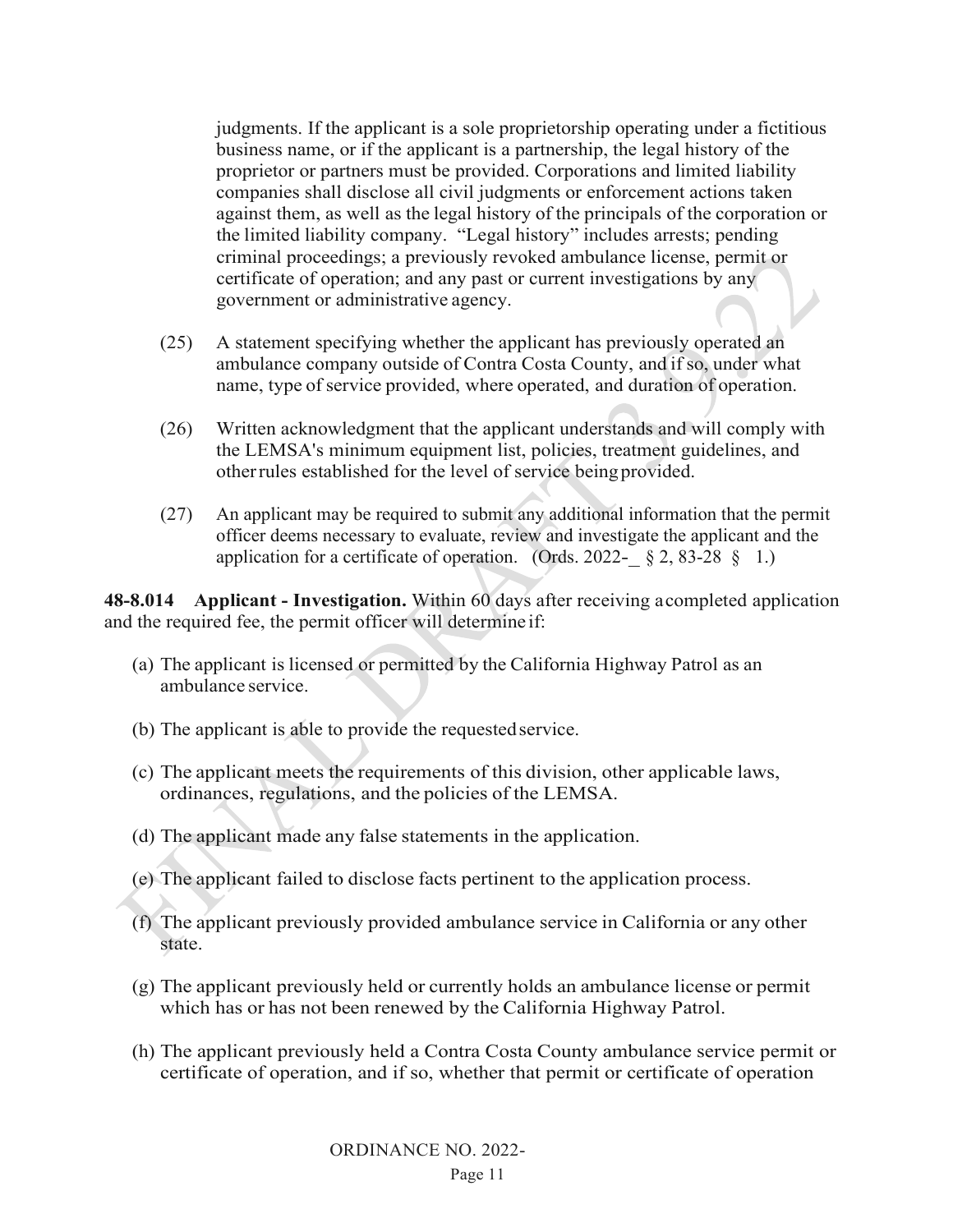was suspended or revoked, or that permit or certificate was not renewed and the applicant applied for renewal.

(i) The equipment of the applicant's vehicle, including radios, is in good working order and passes an inspection according to the provisions of Section 48-10.010. (Ords. 2022-\_ §2,83-28 § 1.)

### **48-8.016 Approval or denial of application for certificate of operation.**

- (a) If the applicant does not meet all of the requirements to operate an emergency or non-emergency ambulance service, the application will be denied and the applicant notified in writing at the address provided on the application. The applicant will be notified of the basis for the denial.
- (b) If the applicant meets all the requirements to operate an emergency or nonemergency ambulance service, the application will be approved and the applicant notified in writing at the address provided on the application.
- (c) A certificate of operation will not be issued until an ambulance permit has been issued for all the applicant's ambulances. (Ords. 2022- $\S$  § 2, 83-28 § 1.)

#### **48-8.018 Appeal from denial of certification of operation.**

- (a) Except as provided in subsection (b) of this section, if the permit officer denies an application for a certificate of operation, the applicant may request a hearing on the denial. The appeal hearing will be scheduled within 30 days after the applicant's written request for hearing and will be conducted pursuant to Section 48-16.1004. The applicant will have the burden of proof as to why the certificate of operation should be approved.
- (b) If an application is incomplete, the application shall be rejected and the applicant notified at the address provided on the application. The incomplete application will be returned to the applicant together with the fee paid. Notwithstanding subsection (a) of this section, if the permit officer rejects an application for a certificate of operation because the applicant failed to provide all required information, or the application was otherwise incomplete, the applicant has no right to a hearing. The applicant may resubmit a complete application together with the required application fee at any time. (Ords. 2022-\_ § 2, 83-28 § 1.)

#### **48-8.020 Term.**

- (a) Unless earlier suspended, revoked or terminated, a certificate of operation expires two years after the date issued, on the last day of the month of issuance.
- (b) Nothing in this division shall be construed as requiring a certificate of operation to be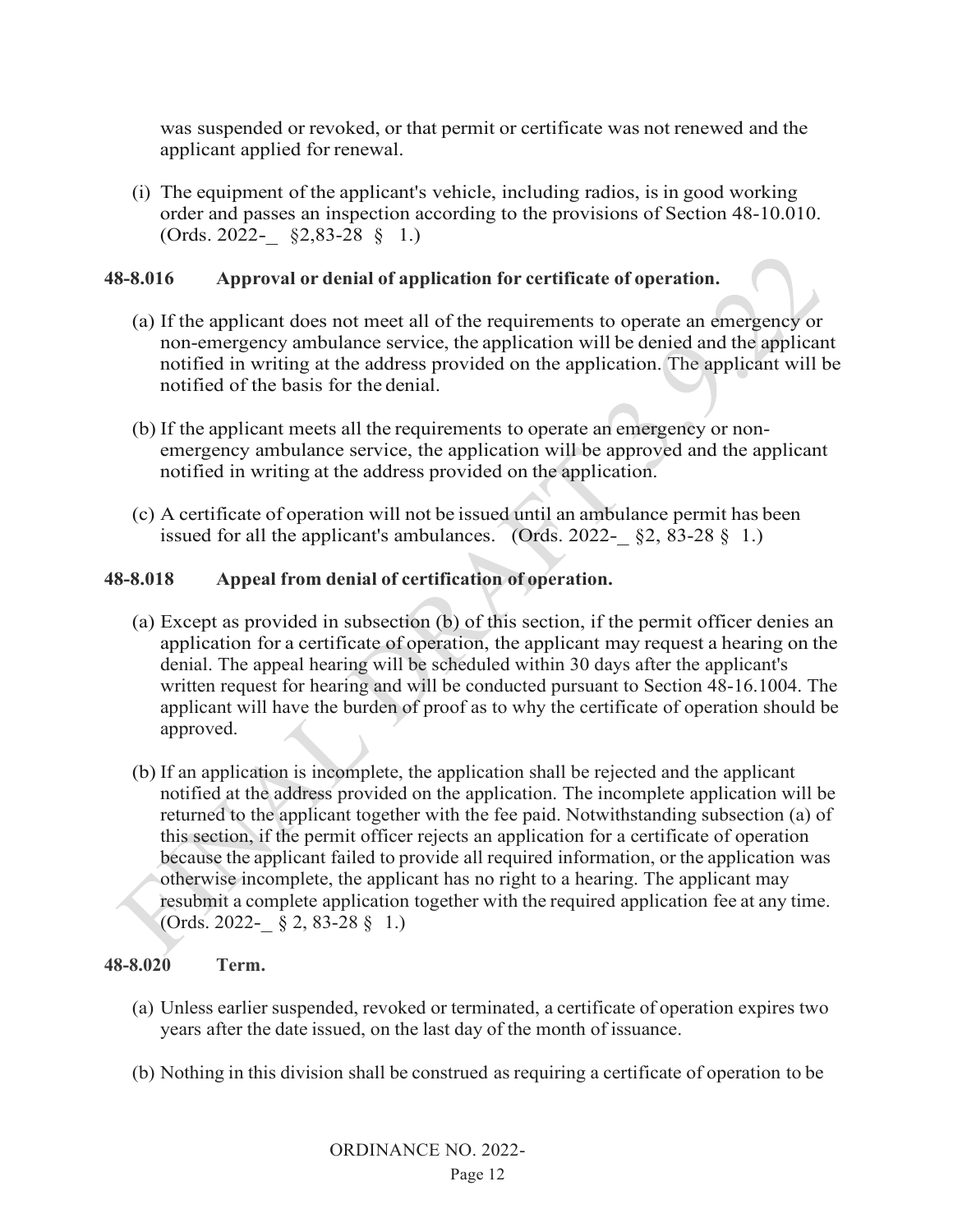granted when the previous certificate of operation expires.

(c) Nothing in this division shall be construed as creating any vested or property right in the renewal, extension, or continuance of any certificate of operation after it expires. (Ords. 2022-\_ § 2, 83-28 § 1.)

# **48-8.022 Existing permit to operate.**

- (a) A valid permit to operate an ambulance service is valid until its stated date of expiration.
- (b) An ambulance service provider holding a valid permit to operate an ambulance service will not be required to replace it with a certificate of operation until the permit to operate an ambulance serviceexpires.
- (c) Any action taken by the permit officer against a permit to operate, including but not limited to suspension or revocation, will proceed as if taken against a certificate of operation and as set forth in Chapter 48-16 of this code. (Ords. 2022- $\S$  2, 83-28  $\S$  1.)

**48-8.024 Renewal of certificate of operation.** A certificate of operation may be renewed. To renew a certificate of operation, the applicant must meet all requirements for the issuance of an initial certificate of operation. (Ords. 2022- $\&$  2, 83-28  $\S$  1.)

## **48-8.026 Additional ambulances.**

(a) One or more additional ambulances may be added to an existing certificate of operation if theambulance service provider:

(1) Submits a vehicle description for each additional ambulance as specified in Section 48-8.012(a)(13);

(2) Provides the required fee per ambulance; and

(3) Schedules and successfully completes an ambulance inspection for each additional ambulance.

(b) The term of the ambulance permit for additional vehicles ends on the earlier of the expiration date of the certificate of operation, or one year from the date the vehicle permit was issued. (Ords. 2022-\_ §2, 83-28 § 1.)

**48-8.028 Temporary - When issued.** The permit officer may issue a temporary certificate of operation for a period of not more than 90 days, renewable at the discretion of the permit officer. The applicant will be notified in writing of the basis for issuance of a temporary certificate of operation. (Ords. 2022- $\S$ 2, 83-28 § 1.)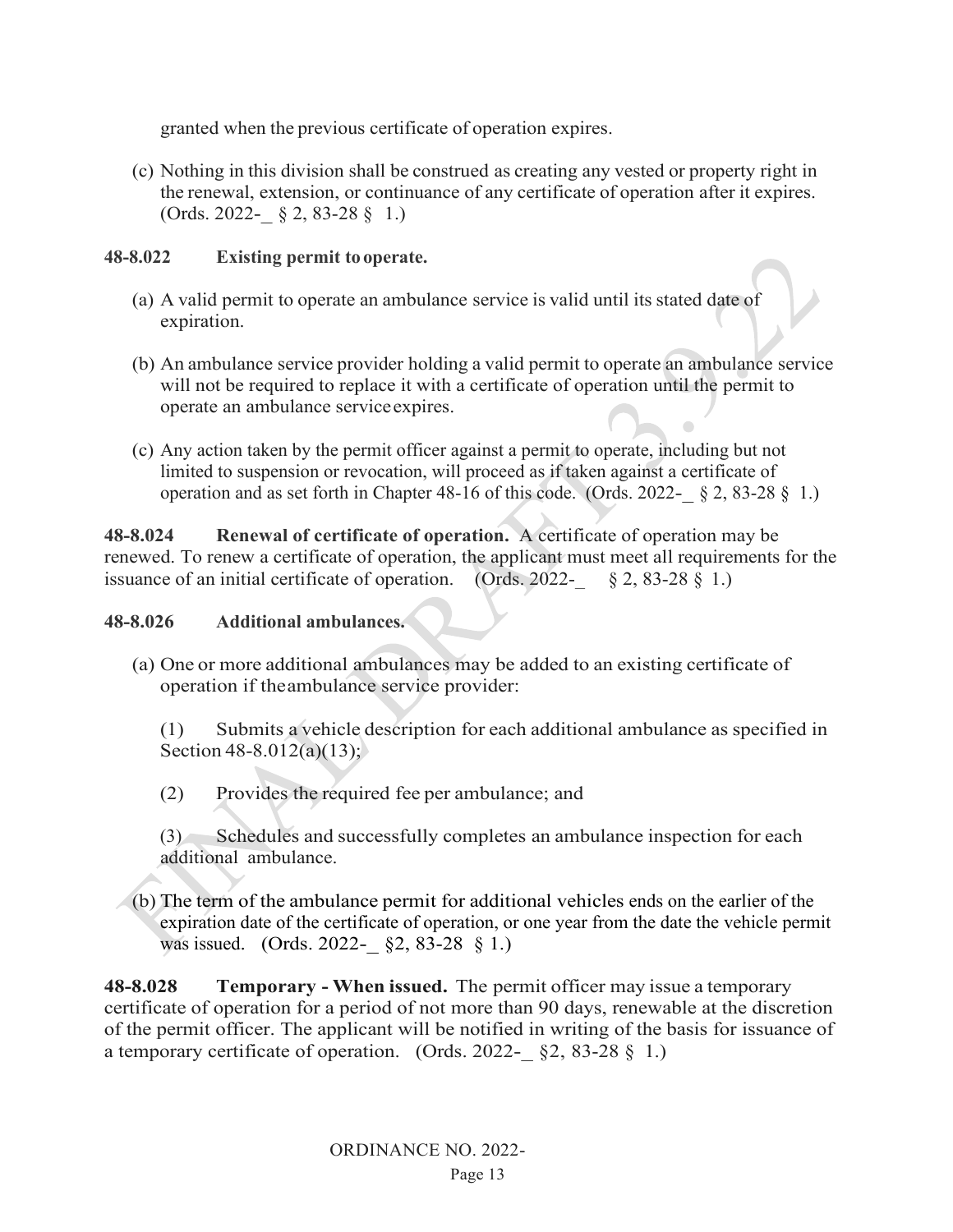**48-8.030 Application fee.** A nonrefundable application fee shall accompany every application for certificate of operation, ambulance permit, emergency response vehicle permit, or special event medical standby services permit, in an amount established by resolution of the board of supervisors. (Ords. 2022- $\S$  \$2, 83-28 § 1.)

## **48-8.032 Temporary certificate of operationfee.**

- (a) An applicant for a temporary certificate of operation must pay a nonrefundable fee in an amount established by resolution of the board of supervisors before the permit officer issues a temporary certificate of operation.
- (b) If a certificate of operation is subsequently issued to the holder of a temporary certificate of operation, the certificate of operation is deemed issued as of the date the temporary certificate of operation was issued. The ambulance service provider will be credited in the amount paid for the temporary certificate of operation. (Ords. 2022- $\S$  2, 83-28  $\S$  1.)

**48-8.034 Annual inspection fee.** An annual inspection fee in an amount established by resolution of the board of supervisors shall be paid by the private ambulance service provider for each ambulance in service in Contra Costa County. (Ords. 2022- $\S 2$ , 83-28  $\S 1$ .)

## **48-8.036 Re-inspections and re-inspection fees.**

- (a) An ambulance that failed to pass an inspection must be re-inspected before it may operate. A re-inspection fee in an amount established by resolution of the board of supervisors shall be paid before there-inspection.
- (b) After a certificate of operation or permit is suspended, an ambulance must be reinspected before it may operate. A re-inspection fee in an amount established by resolution of the board of supervisors shall be paid before the re-inspection. (Ords. 2022- § 2, 83-28 §1.)

**48-8.038 Reinstatement fee.** A reinstatement fee, in an amount established by resolution of the board of supervisors, shall be paid before a certificate of operation is reinstated. (Ords. 2022-§ 2, 83-28 § 1.)

**48-8.040 Payment.** The fees required by this chapter shall be paid to the county permit officer. (Ords. 2022-\_ § 2, 83-28 § 1.)

**48-8.042 Application - Changed information.** An applicant or ambulance service provider shall report any change to the information required by Section 48-8.012 to the permit officer within 10 days after the effective date of the change, except that an arrest or any change in the information required by Section 48-8.008 (a) (1) or (2) shall be reported to the permit officer immediately, and in no event later than seven days after the date of that change or arrest. (Ords. 2022- $\S$  2, 83-28  $\S$  1.)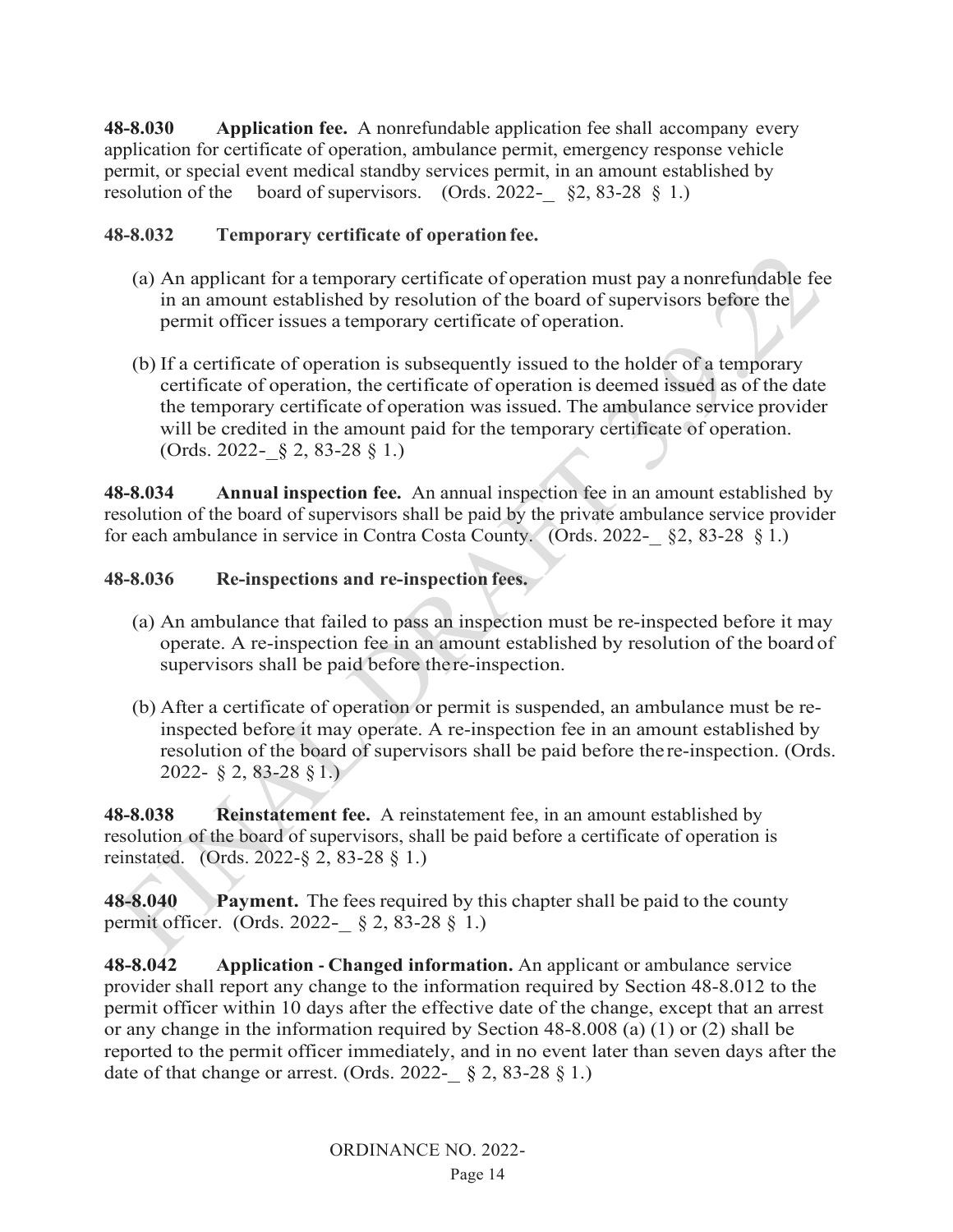**48-8.044 Termination.** Certificates of operation are not transferable. Any change of ownership of an ambulance service provider's business terminates the certificate of operation. A new owner wishing to operate an ambulance service within Contra Costa County must apply for a certificate of operation. (Ords. 2022-  $\S$  2, 83-28  $\S$  1.)

## **48-8.046 Public posting of documents - Required.**

- (a) A certificate of operation shall be displayed conspicuously in public view in the ambulance service provider's principal place of business in Contra Costa County.
- (b) A holder of a certificate of operation shall also post its fees and rate structure for ambulance transport, including the cost per mile and supplies that may be charged to patients, in a conspicuous place at its principal place of business in Contra Costa County and on the ambulance service provider's website, if any.
- (c) If a holder of a certificate of operation does not have a principal place of business in Contra Costa County, the certificate holder shall conspicuously display the aforementioned documents at the ambulance service provider's headquarters and onthe ambulance service provider's website, if any. (Ords. 2022- $\S$  2, 83-28 § 1.)

# **Chapter 48-10 VEHICLE COMPLIANCE**

## **48-10.002 Markings.**

- (a) All ambulances must display, in a type and manner specified by the permit officer, all of the following:
	- (1) The business name of the ambulance service provider.
	- (2) The word "Ambulance."
	- (3) The level of ambulance service provided: basic life support, limited advanced life support, advanced life support or critical care transport.
	- (4) An ambulance that provides advanced life support may display the words "Paramedic Unit" in lieu of the words advanced life support.
	- (5) The phrase "FOR EMERGENCIES, CALL9-1-1."
- (b) No vehicle may display the words "Ambulance," "Medic," "Paramedic," "Emergency Medical Services," "Emergency Transport Services," "EMS" or any derivative of those terms unless the ambulance is properly permitted by the LEMSA. (Ords. 2022- $§ 2, 83-28$   $§ 1.$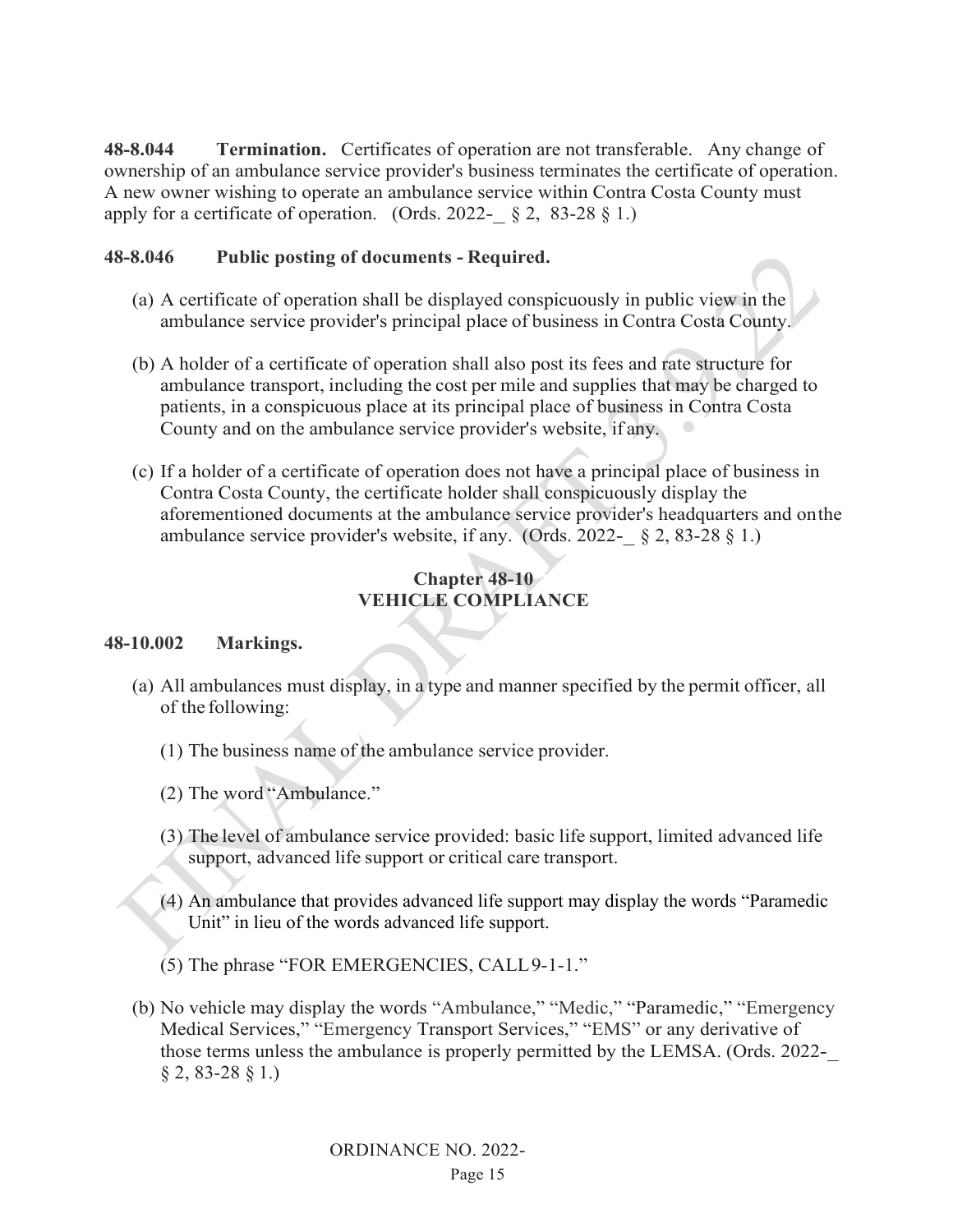### **48-10.004 Communications equipment.**

- (a) All ambulances and emergency response vehicles shall be equipped with properly operating equipment that allows voice communication at all times with the county's communication center and with all other ambulance service providers in Contra Costa County.
- (b) All ambulances and emergency response vehicles shall be equipped with the minimum communications equipment required by LEMSA policy or standards.
- (c) All ambulances and emergency response vehicles shall be equipped with a LEMSAapproved global positioning system mapping device. (Ords.  $2022 - 82$ ,  $83-288$ , 1.)

### **48-10.006 Annualinspection.**

- (a) All permitted ambulances and vehicles are subject to an annual inspection by the permit officer to determine if:
	- (1) The ambulance or emergency response vehicle is properly maintained and ambulances are equipped for the provision of ambulance service.
	- (2) The description of the ambulance required by Section 48-8.012 (a)(l3) is accurate.
	- (3) The ambulance or emergency response vehicle contains communications devices installed pursuant to LEMSA standards and policies, and that the communications devices are in good working order.
	- (4) The ambulance or emergency response vehicle is in compliance with the California Highway Patrol standards with a valid inspection report on file.
	- (5) The ambulance or emergency response vehicle is in compliance with all local, state and federal requirements that apply to the operation of ambulances and emergency response vehicles.
	- (6) The ambulance or emergency response vehicle is sanitary and in good working condition and does not otherwise pose a risk to the public's health orsafety.
	- (7) Ambulance service providers holding a current, valid ambulance permit upon adoption of this ordinance will be subject to annual inspections beginning one year from the date of issuance of their current permit or renewal of certificate of operation, whichever comes first. (Ords. 2022- $\S$  2, 83-28  $\S$  1.)

**48-10.008 Inspection decal.**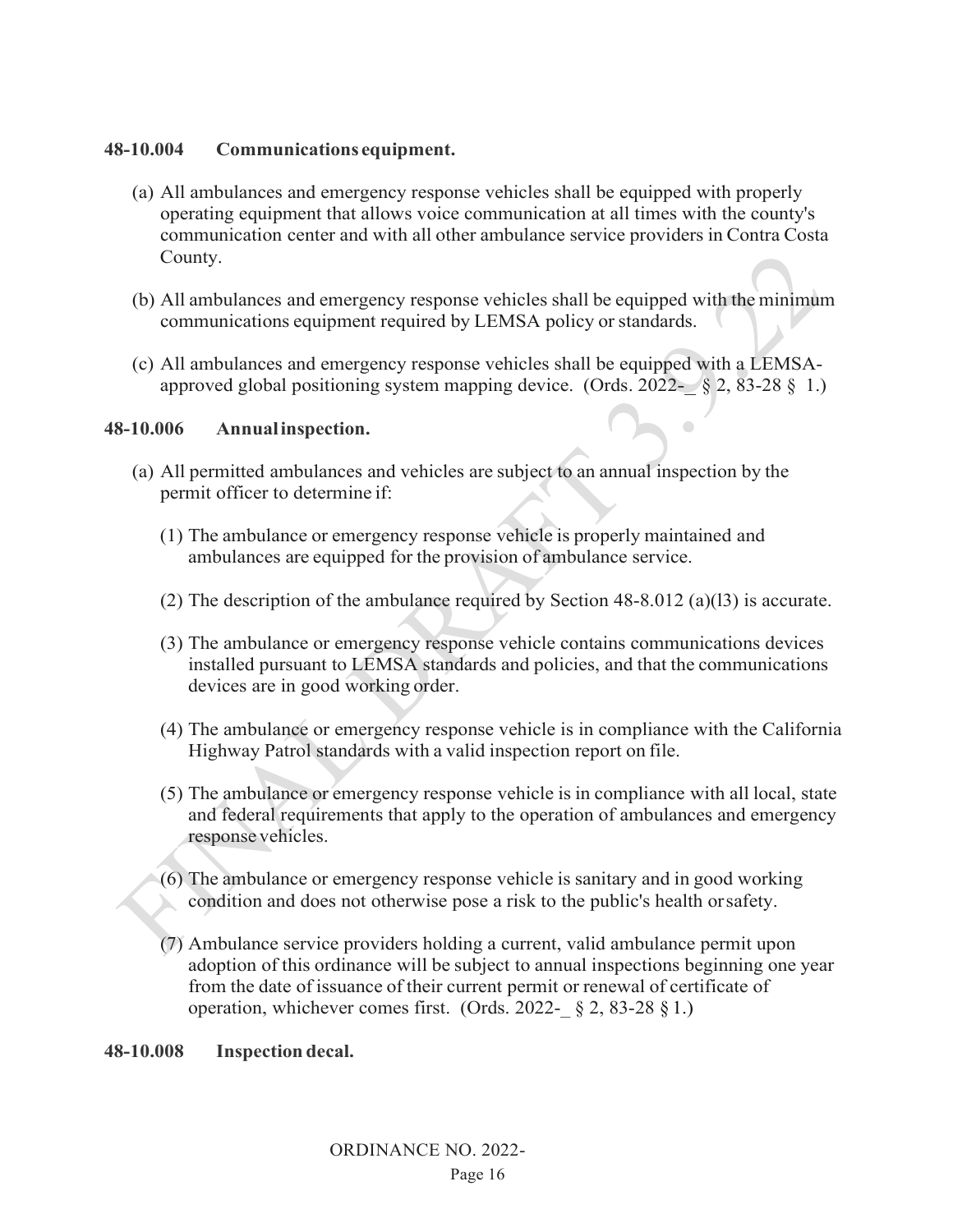- (a) An ambulance or vehicle that passes an inspection will be issued an inspection decal that expires the earlier of 1 year from date of issuance or on the same day that the certificate of operation expires. The date of issuance for an initial inspection decal is the date the initial inspection is successfully completed and a certificate of operation is issued. The decal must be prominently displayed on the ambulance or emergency response vehicle at all times and in the manner prescribed by the permitofficer.
- (b) A vehicle inspection decal may be renewed no earlier than 60 days before it expires. Notwithstanding early renewal, the new vehicle inspection decal shall not become effective until expiration of the current vehicle inspection decal. certification of operation expiration. (Ords. 2022- $\S 2, 83-28 \S 1.$ )

 $\begin{array}{ccc} \bullet & \bullet & \bullet \\ \bullet & \bullet & \bullet \end{array}$ 

## **48-10.010 Intermittentinspection.**

- (a) An ambulance service or operator of an emergency response vehicle shall allow the permit officer to inspect any ambulance or emergency response vehicle being operated in Contra Costa County, at any time, with or without advance notice.
- (b) An intermittent inspection does not supplant the required annual inspection.
- (c) Notwithstanding subsection (b), the permit officer may, in his or her sole discretion, waive the annual inspection if the intermittent inspection occurs within 60 days before the certificate of operation expires and the ambulance meets the requirements of this division.
- (d) An ambulance service provider's failure to cooperate with an inspection will be deemed an inspection failure pursuant to Section 48-10.012. (Ords. 2022- $\&$  8 2, 83-28  $\&$  1.)

## **48-10.012 Inspection failure.**

- (a) If a vehicle fails an annual or intermittent inspection, the ambulance service provider must immediately remove the ambulance or emergency response vehicle from service until the ambulance or emergency response vehicle has been re-inspected and the permit officer has authorized its return to service.
- (b) No ambulance or emergency response vehicle that has been removed from service due to an inspection failure shall transport patients or respond to calls for service.
- (c) An ambulance or emergency response vehicle that has been placed out of service or is not otherwise available to respond to emergency calls shall not be driven upon a public roadway unless it displays the words "Out of Service" in at least four-inch black letters on the rear, left and right sides of theambulance or emergency response vehicle. (Ords. 2022- §2, 83-28 § 1.)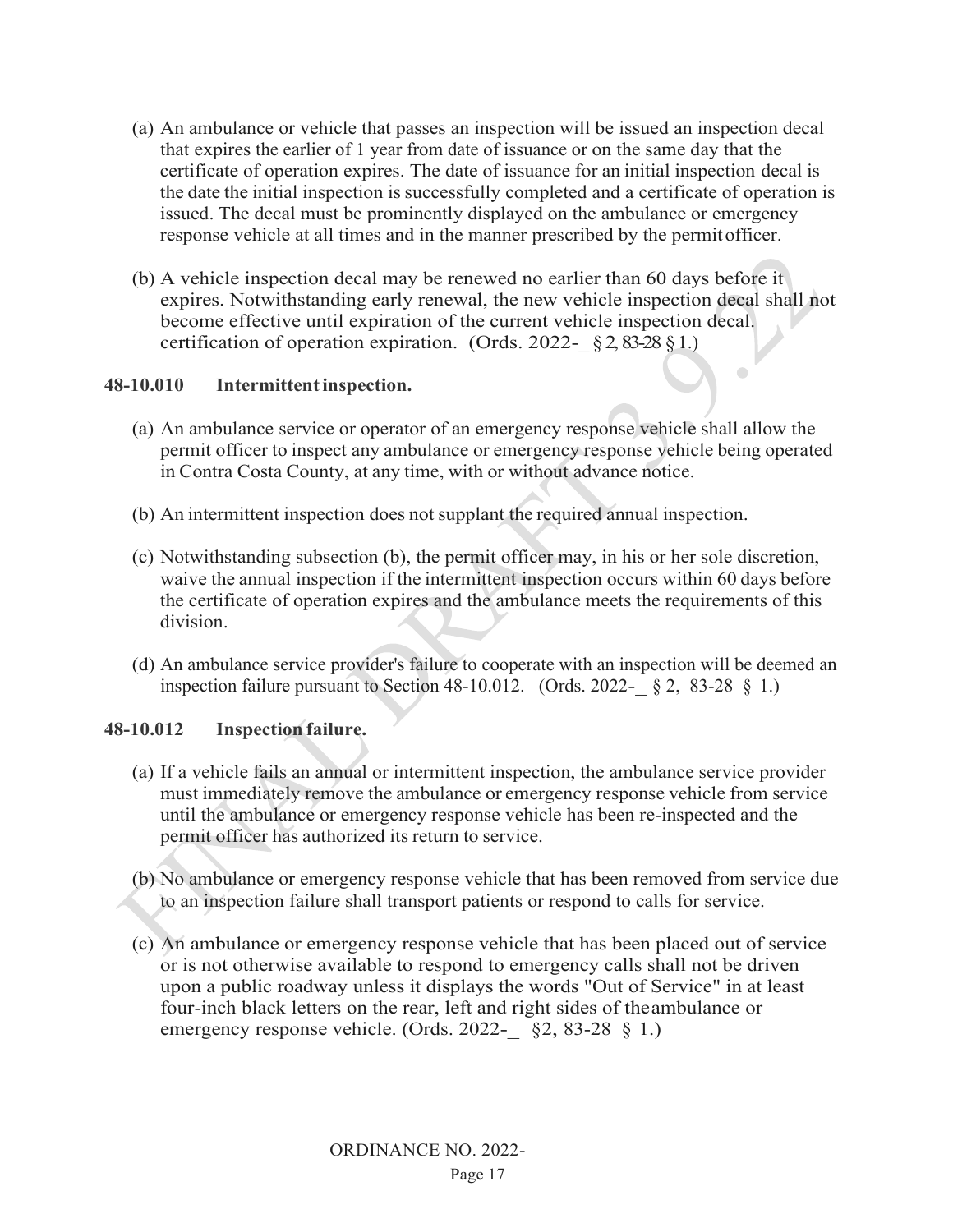### **48-10.014 Vehicle compliance.**

- (a) No person may operate or cause another to operate an ambulance or emergency response vehicle if any of the following conditions exist:
	- (1) The vehicle does not meet the minimum requirements for operation as set forth by the California Highway Patrol or if it no longer complies with any provision of the Vehicle Code or Title 13 of the California Code of Regulations.
	- (2) The vehicle is not furnished with the minimum equipment required by the LEMSA.  $\overline{\phantom{0}}$
	- (3) The permit officer determines that the vehicle is not in a clean, sanitary condition.
	- (4) The permit officer determines that the vehicle is not in a safe mechanical condition.
- (b) The ambulance service provider shall immediately notify the permit officer if an ambulance or emergency response vehicle ceases to meet the minimum requirements for operation as set forth by the California Highway Patrol or if it no longer complies with any provision of the Vehicle Code or Title 13 of the California Code of Regulations. (Ords. 2022-  $\S 2$ , 83-28  $\S 1$ .)

## **Chapter 48-12 PREHOSPITAL PERSONNEL**

**48-12.002 Medical direction.** All EMT and paramedic personnel working in Contra Costa County shall provide patient care in accordance with the medical care policies, procedures and treatment guidelines promulgated by the LEMSA and its medical director.  $(Ords. 2022 - \S2, 83-28 \S 1.)$ 

#### **48-12.004 Ambulance personnel.**

- (a) No person may drive or act as an attendant in a certificated ambulance unless that person:
	- (1) Is at least 18 years of age;
	- (2) Istrained and competent in the proper use of all ambulance equipment;
	- (3) Is certified in the State of California as an Emergency Medical Technician (EMT) or Advanced EMT (AEMT), or licensed in the State of California as a paramedic, critical care paramedic, physician, physician's assistant or registered nurse;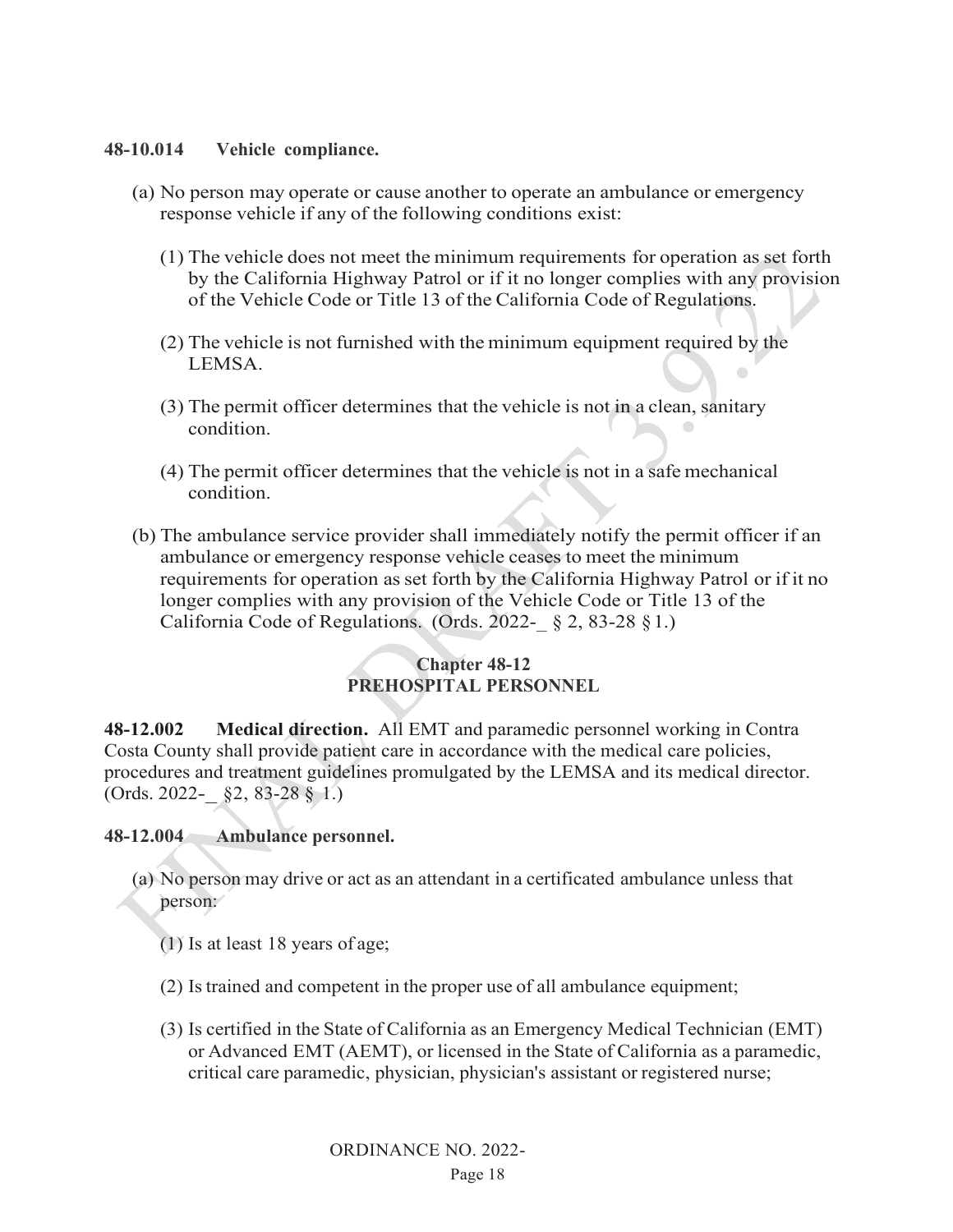- (4) Hassuccessfully completed aContra Costa County EMS system orientation; and
- (5) Holds a current California driver's license, ambulance driver's certificate and a medical examiner's certificate. Personnel hired exclusively to perform patient care duties and not hired to drive an ambulance are exempt from the requirement of this subsection.
- (b) The ambulance service provider shall provide the names of its exempt employees to the permit officer and shall notify the permit officer within five business days after any change to their exempt status. (Ords. 2022- $\S$  2, 83-28 § 1.)
- (c) This subdivision shall not be construed to prevent the operation of an ambulance by a peace officer or publicly employed firefighter during an emergency when no other authorized attendant is available.

**48-12.006 Emergency vehicle operation course - Required.** No person may drive a certificated ambulance or privately owned emergency response vehicle unless the person has completed a LEMSA-approved emergency vehicle operation course. (Ords. 2022-\_ § 2, 83- 28 § 1.)

# **48-12.008 Uniform and appearance.**

- (a) Employers of attendants and drivers of ambulances or privately owned emergency response vehicles shall implement a dress-code policy that requires its employees to maintain a professional appearance.
- (b) Attendants and drivers of ambulances or privately owned emergency response vehicles shall maintain a professional appearance in accordance with their employer's dress-code policy.
- (c) Uniforms shall identify their employer or sponsoring agency, have visible identification of name and certification level, display the LEMSA-approved county patch, be neat and clean, and comply with other requirements as may be prescribed by the permit officer, except that public safety agency dress code policy shall prevail when in conflict with this subsection.
- (d) Paramedic interns and EMT students shall wear a uniform that conspicuously identifies them as a paramedic intern or EMT student. (Ords.  $2022 - 82$ , 83-28 § 1.)

# **48-12.010 Personnelinspections.**

(a) Ambulance personnel shall carry on their person at all times while operating a certificated ambulance all of the following, which shall be current and valid: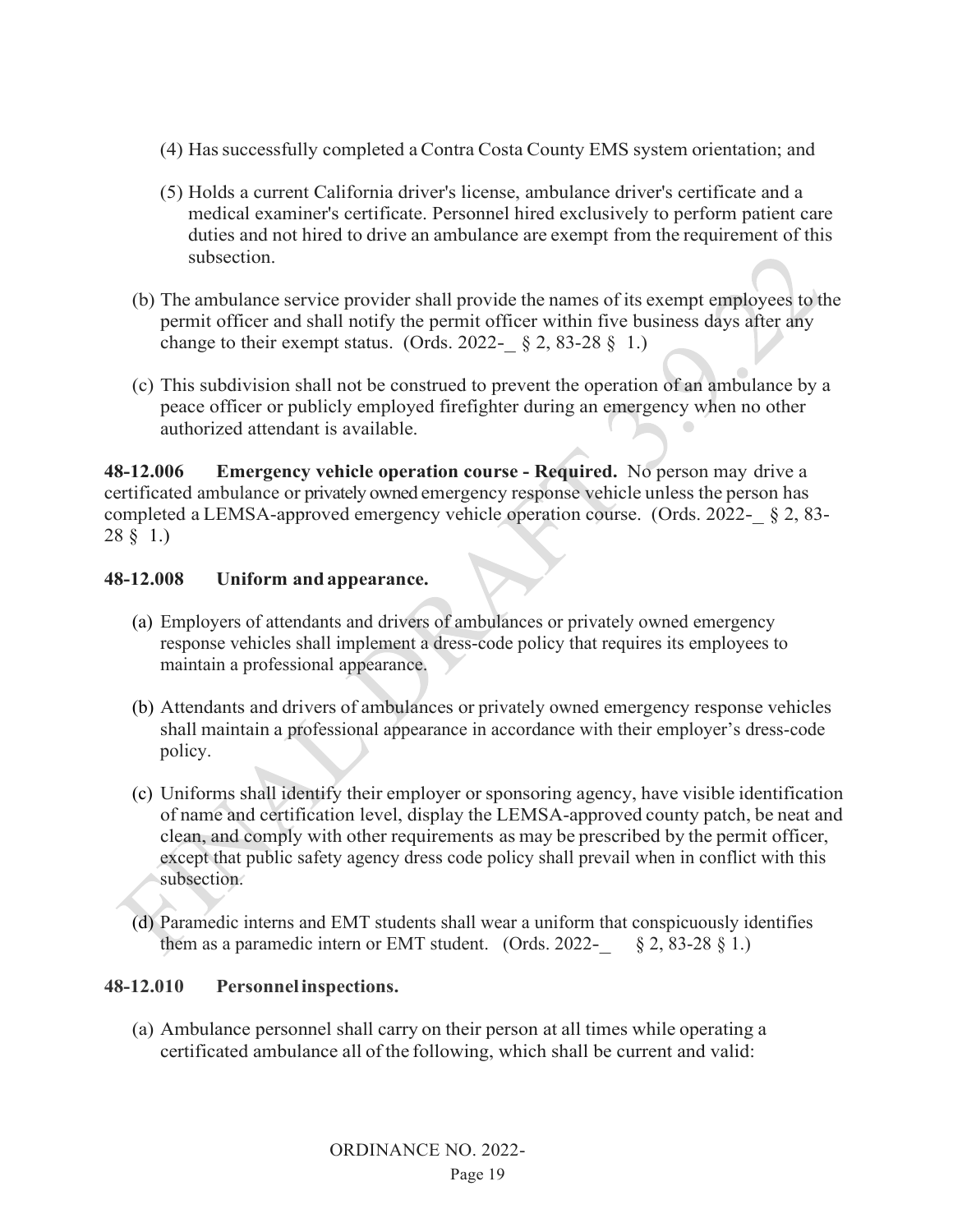- (1) Driver license;
- (2) State EMT certificate, AEMT certificate, paramedic, physician, physician's assistant or registered nurse license; and
- (3) Medical examiner certificate.
- (b) Ambulance personnel shall immediately present their driver license, identification, medical examiner certificate, and State EMT certificate, AEMT certificate, paramedic, physician, physician's assistant or registered nurse license upon the permit officer's request. (Ords. 2022-\_ § 2, 83-28 § 1.)

## **Chapter 48-14 DISPATCH**

**48-14.002 Dispatchers.** No person shall take or dispatch calls for the request of emergency or non-emergency ambulance service unless they have met the dispatcher training requirements established by the LEMSA. (Ords. 2022- $\S$  2, 83-28 § 1.)

## **48-14.004 Dispatcher - Required.**

- (a) An ambulance service provider must have at least one person responsible for receiving calls and dispatching ambulances during all hours that he or she is providing services.
- (b) An ambulance service provider must have at least one person responsible for answering requests for mutual aid or responding to assist any county 9-1-1 ambulance service provider at all times. (Ords.  $2022 - 82, 83-28, 81$ .)

**48-14.006 Dispatcher training** - **Required.** A certificated ambulance service provider shall ensure that all of its dispatchers complete adequate LEMSA-approved training in radio and telephone operation, LEMSA policies, and the geographical areas served before the dispatcher begins taking or dispatching calls for ambulance service. (Ords. 2022- $\&$  2, 83-28 § 1.)

## **48-14.008 Electronic communication system - Required.**

- (a) An ambulance service provider shall subscribe to the electronic notification and messaging system designated by the LEMSA for communicating EMS system messages, major incident responses, and requests for mutual aid or ambulance availability queries. The system shall be operational and monitored in the ambulance service provider's dispatch center 24 hours per day, 7 days per week.
- (b) An ambulance service provider shall promptly respond to all messages and ambulance queries. (Ords. 2022-\_ § 2, 83-28 § 1.)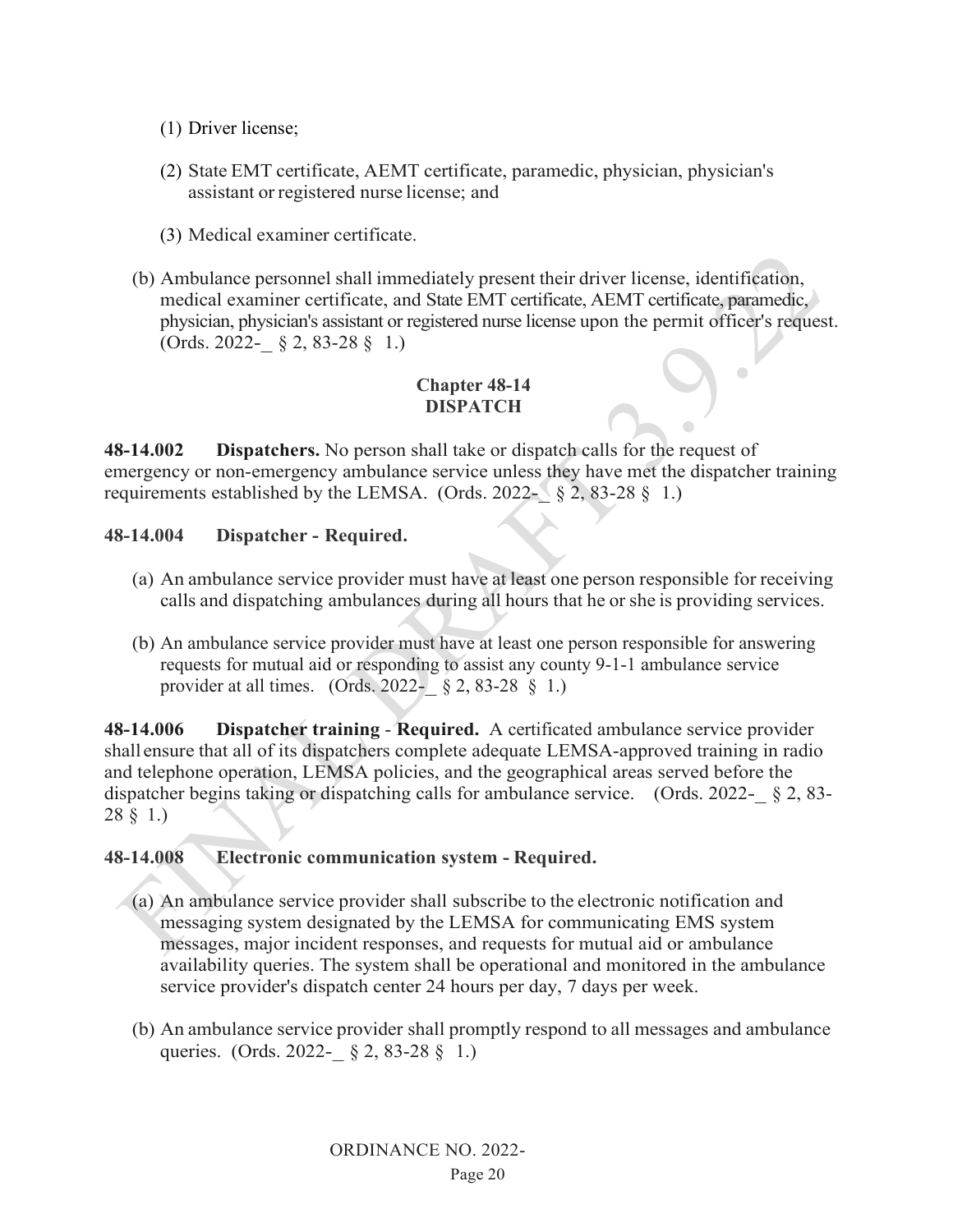### **48-14.010 Dispatching.**

- (a) An ambulance service provider holding a non-emergency certificate of operation that receives a call for emergency ambulance service shall immediately refer the caller to the 9-1-1 system.
- (b) Emergency: An emergency ambulance service provider that receives a call for emergency ambulance service, or a non-emergency ambulance service provider that receives a request from the County's designated public safety answering point, shall immediately dispatch an ambulance to the address or place given. The ambulance dispatched shall immediately start a direct run to that address or place and shall complete that run unless directed otherwise by the LEMSA or LEMSA designated county communications center, or unless diverted to respond to another emergency, as authorized by the LEMSA. In no circumstance shall a LEMSA designated county communications center diverge from local EMS policy when assigning, diverting, or cancelling ambulances without express written authorization by the Contra Costa County EMS Agency medical director.
- (c) Non-Emergency: A non-emergency ambulance service provider, upon receiving a call for non-emergency ambulance service, shall promptly dispatch, or schedule for dispatch at a time acceptable to the caller, an ambulance to the address or place given. The ambulance shall promptly, or at the time scheduled, start a direct run to that address or place and shall complete that run unless diverted to respond to an emergency by the LEMSA or LEMSA designated county communications center. . In no circumstance shall a LEMSA designated county communications center diverge from local EMS policy when assigning, diverting, or cancelling ambulances without express written authorization by the Contra Costa County EMS Agency medical director. (Ords. 2022-§ 2, 83-28 § 1.)

### **Chapter 48-16 ENFORCEMENT**

#### **Article 48-16.2 General Provisions**

## **48-16.202 Authority - Ordinance enforcement.**

- (a) The permit officer is authorized to enforce this ordinance.
- (b) The permit officer is authorized to investigate EMT misconduct and violations of the Act. (Ords. 2022- $\S$ 2, 83-28  $\S$  1.)

**48-16.204 Investigations.** During an investigation, the permit officer may accept a written statement by a county officer or employee, an officer or employee of the state, or an officer or employee of any law enforcement or fire protection agency acting within the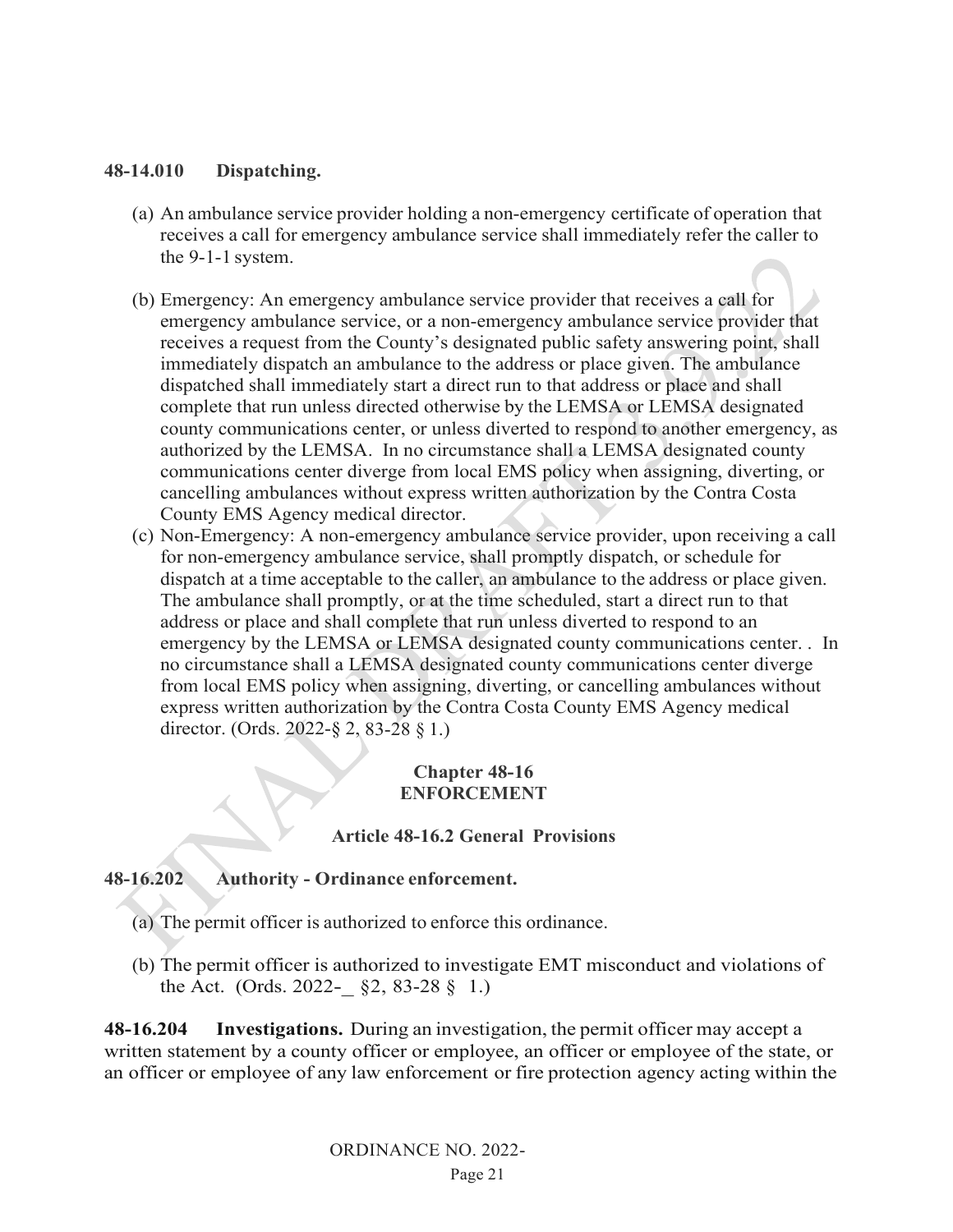course and scope of their official duties or employment as evidence that fact(s) or condition(s) do or do not exist. (Ords. 2022-  $\S$  2, 83-28  $\S$  1.)

**48-16.206 Violations prohibited.** No person shall do anything forbidden by or contrary to this division or regulations issued under the division. (Ords.  $2022 - \S 2$ , 83-28  $\S 1$ .)

**48-16.208 Remedies.** Remedies under this division are in addition to any other remedy allowed by this code or applicable law. (Ords. 2022-  $\S$  2, 83-28  $\S$  1.)

#### **Article 48-16.4 Inspections and Records**

#### **48-16.402 Inspections andRecords.**

- (a) In addition to intermittent inspections of ambulances and privately owned emergency response vehicles described in section 48-10.010, the permit officer may inspect the records, equipment, supplies and personnel of an ambulance service provider at any time.
- (b) A certificated ambulance service provider and its employees shall make all records available to the permit officer, including but not limited to dispatch records, dispatch recordings, dispatch logs, patient care reports, electronic health records, personnel records and personnel training records.
- (c) An ambulance service provider shall make its records available for inspection and copying at the ambulance service provider's regular place of business. All dispatch recordings shall remain available to the permit officer for at least 90 days after the date the recording was made. (Ords.  $2022 - \frac{62}{82}3 - 28 \frac{8}{9} 1.$ )

#### **Article 48-16.6 Suspension and Revocation**

**48-16.602 Authority to suspend or revoke permit and certificate of operation.** The permit officer may suspend or revoke a permit or certificate of operation for: any violation of this division; any other applicable law, regulation, or LEMSA policy; or any act related to the provision of ambulance services that jeopardizes the public's health and safety. Suspension is not a condition precedent to revocation. (Ords. 2022- $\S$ 2, 83-28 § 1.)

**48-16.604 Notice issuance.** Except in the case of an emergency action described in Section 48-16.610, before a permit is suspended or revoked, the permit officer shall give written notice to the ambulance service provider specifying the grounds for the suspension or revocation. The notice will give the ambulance service provider at least five but no more than 15 days to correct the violation or appeal the suspension or revocation by requesting a hearing before the LEMSA director. If within 15 days the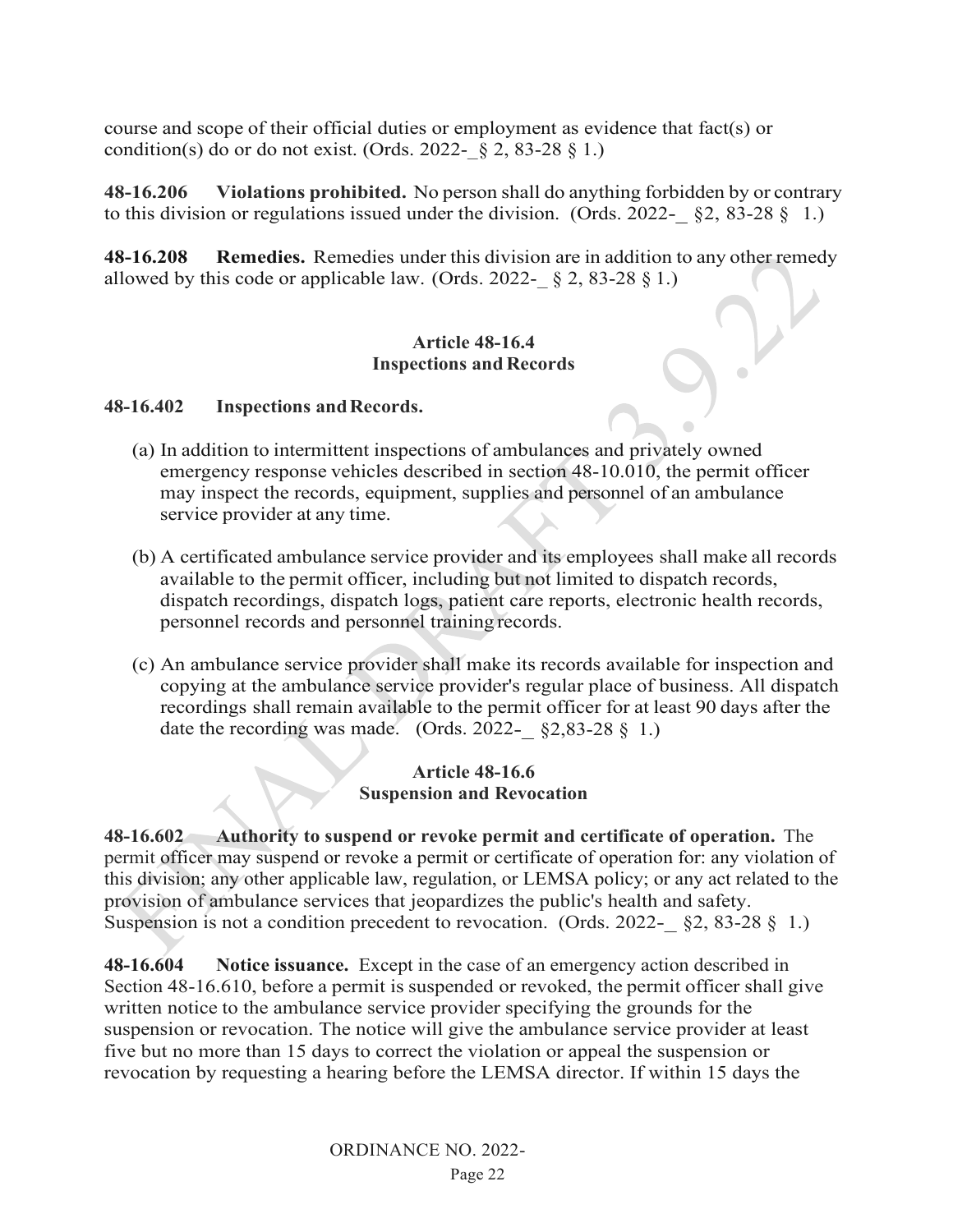violation is not corrected or no request for an appeal is made, the decision of the permit officer to suspend or revoke is final. (Ords. 2022-  $\S$  2, 83-28  $\S$  1.)

**48-16.608 Reinstatement.** Before a suspended certificate of operation or ambulance permit is reinstated, the ambulance service provider shall do all the following:

- (a) Demonstrate that the cause for the suspension has been remediated and reinstatement is appropriate.
- (b) Provide a plan that ensures for continued compliance.
- (c) Cooperate with the permit officer by making each ambulance available for reinspection to ensure compliance with this ordinance and LEMSA policy, including but not limited to compliance with minimum personnel requirements and training standards, minimum equipment requirements, vehicle cleanliness, and vehicle safety. The vehicle re-inspection fee described in Section 48-8.036 shall apply.
- (d) Pay the reinstatement fee pursuant to Section 48-8.038. (Ords. 2022-  $\S$  2, 83-28  $\S$ ) 1.)

**48-16.610 Emergency action - Summary suspension.** If the permit officer makes a written finding that there is a significant and immediate risk of harm to the public health, safety or welfare if an ambulance service provider continues to operate, the permit officer may immediately suspend the certificate of operation or ambulance permit without first holding a hearing and order the ambulance service provider to cease operations immediately. If a certificate of operation is suspended under this section, the ambulance service provider may make a written request for a hearing. The hearing will take place within five business days after the hearing request, unless the parties agree to an extension. Hearings will be conducted pursuant to Article 48-16.10, except that the ambulance service provider must demonstrate that the cause for the emergency suspension has been remediated and reinstatement is appropriate. The request for hearing shall not stay the suspension. (Ords. 2022-  $\S 2, 83-28 \S 1.$ )

**48-16.612 Revocation.** An ambulance service provider that has had its certificate of operation revoked will not be eligible to reapply for a period of one year after the date the revocation order became final. (Ords. 2022-  $\S$  2, 83-28  $\S$  1.)

## **Article 48-16.8 Administrative Fines**

## **48-16.802 Administrative fines -Authorization and Amounts.**

(a) This article provides for administrative fines that the permit officer may impose, enforce, and collect to address any violation of this division. This chapter is authorized by Government Code Section 53069.4.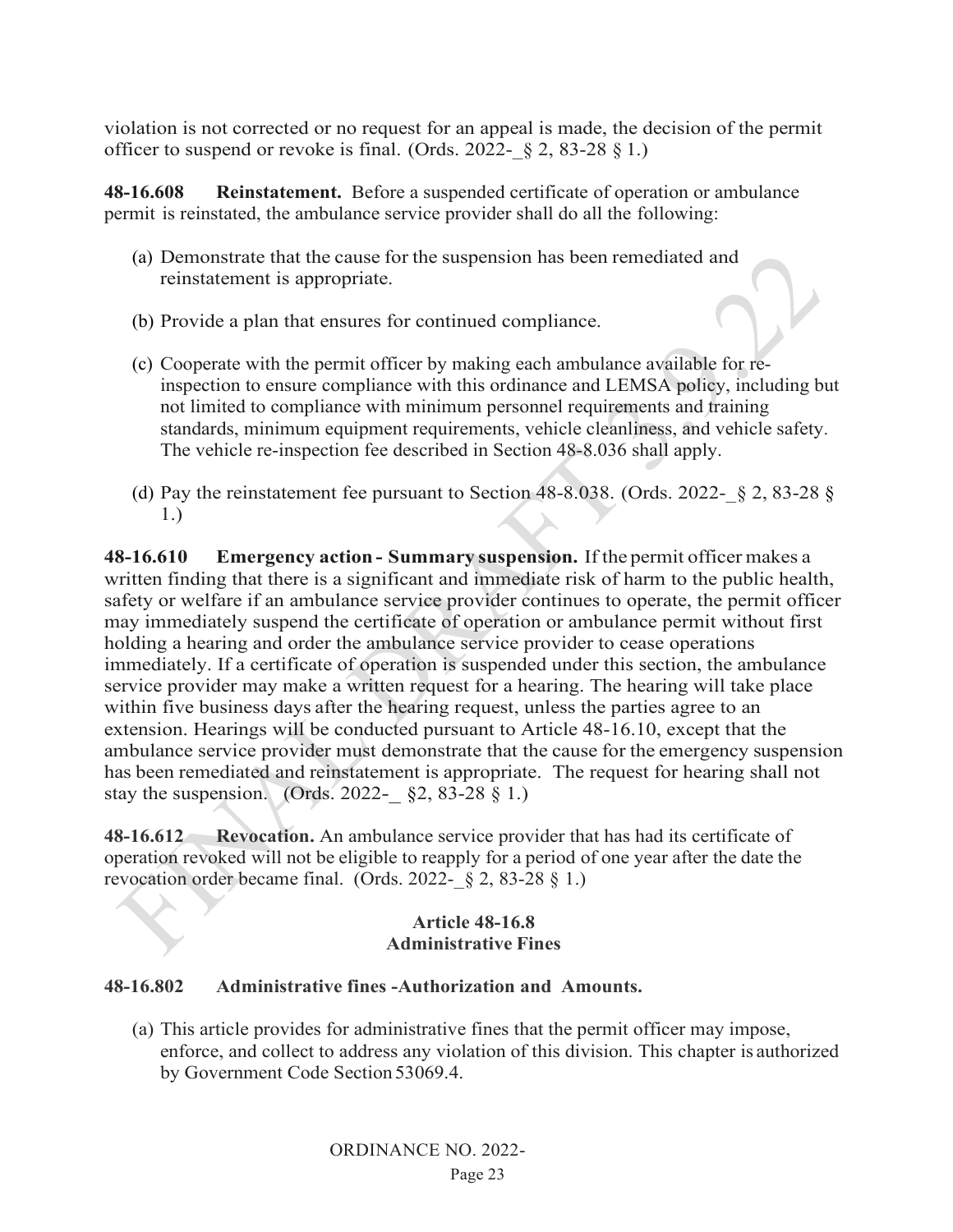- (b) The amount of a fine is one hundred dollars for a first violation, two hundred dollars for a second violation of the same ordinance within one year, and five hundred dollars for each additional violation of the same ordinance within one year.
- (c) Acts, omissions, or conditions in violation of this division that continue, exist, or occur on more than one day constitute separate violations and offenses on each day. Violations continuing, existing, or occurring on the service date, the effective date, and each day between the service date and the effective date are separate violations. (Ord. 2022-  $\S$  2.)

#### **48-16.804 Administrative fines - Notice of violation.**

- (a) If this division is violated, the permit officer may serve a notice of violation on the person in violation. The notice will include all of the following information:
	- (1) The date of theviolation.
	- (2) The code section(s) violated and a description of the violation.
	- (3) A description of how the violation can be corrected.
	- (4) The effective date, which is the specified time period of at least ten calendar days, beginning on the service date, within which the violation must be corrected.
	- (5) An advisement that the person may be subject to an administrative fine under this chapter if the violation is not corrected by the date required pursuant to subsection (4) of this section, and the amount of that fine.
- (b) The permit officer may impose an administrative fine if the violation has not been corrected by the effective date specified in the notice of violation. (Ord. 2022- $\S$  2.)

## **48-16.806 Administrative fines - Notice offine.**

- (a) An administrative fine will be assessed by means of a notice of fine.
- (b) The person in violation of this division will be served with the notice of fine, which will include all of the following information:
	- (1) The date of the violation.
	- (2) The code section(s) violated and a description of the violation.
	- (3) The amount of the fine.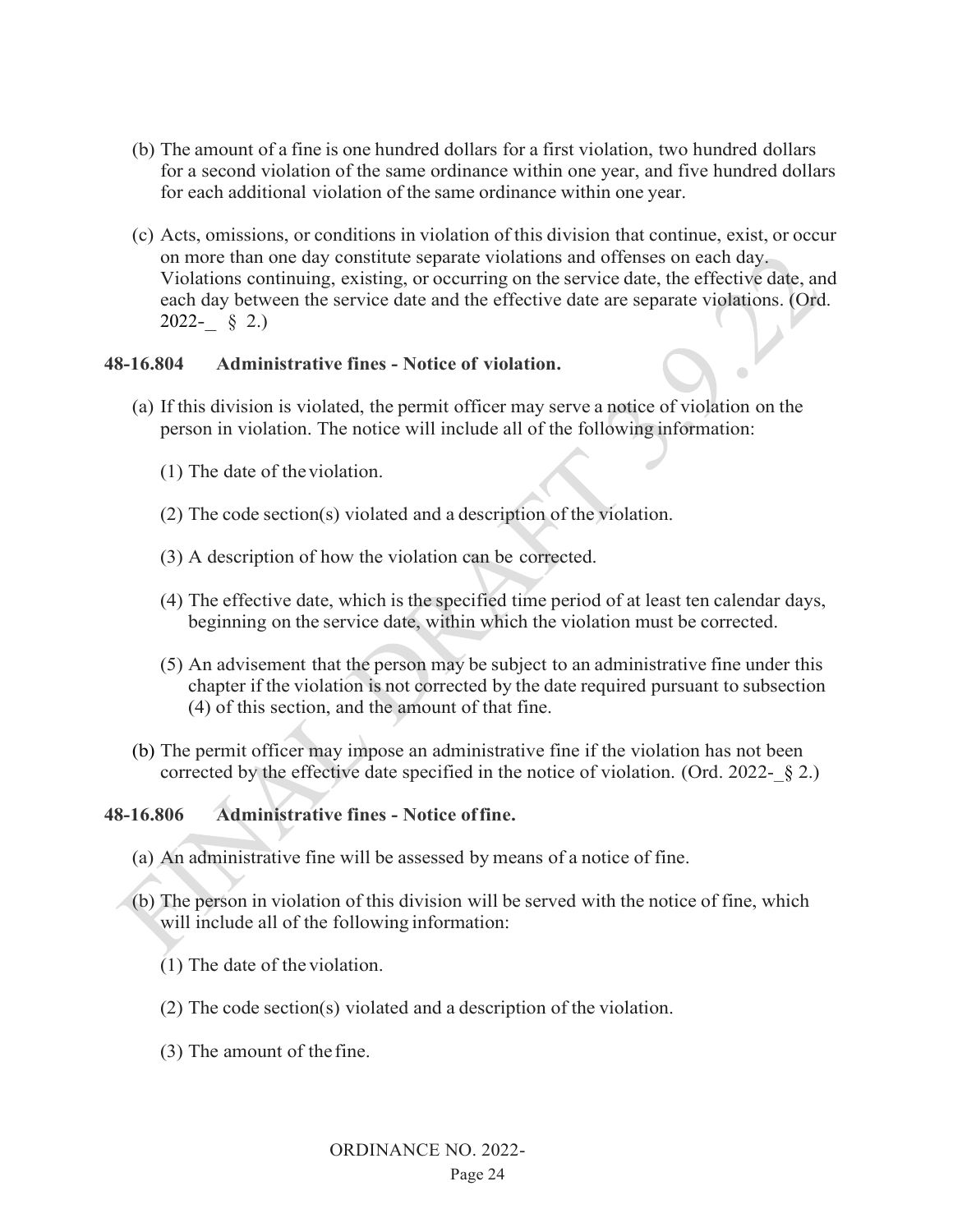(4) An advisement of the right to appeal the imposition of the fine in a hearing before the LEMSA director. (Ord. 2022- $\S$  2.)

**48-16.808 Final administrative order.** The imposition of the administrative fine becomes a final administrative order at the earlier of the following dates:

- (a) On the date the notice of fine is served, if the owner fails to file a written appeal to the department within the timespecified.
- (b) On the date the written decision by the LEMSA director is served, if the owner files a written appeal to the department within the time specified. (Ord. 2022- $\&$  2.)

**48-16.810 Payment of the fine.** The fine must be paid to the county within 30 days after the imposition of the administrative fine becomes a final administrative order. Payment of a fine under this chapter does not excuse or discharge any continuation or repeated occurrence of the violation that is the subject of the notice of fine. The payment of a fine does not bar the county from taking any other enforcement action regarding a violation that is not corrected. (Ord. 2022-§ 2.)

**48-16.812 Collection.** If the fine is not paid within 30 days after the imposition of the fine becomes a final administrative order, the county may collect the fine, the county's collection costs, and interest. An administrative fine accrues interest at the same annual rate as any civil judgment, beginning on the twentieth day after the fine becomes a final administrative order. The county may collect by using any available legal means, including but not limited to the following:

- (a) The county may file a civil action. If a civil action is commenced, the county is entitled to recover all costs associated with the collection of the fine, including those costs set forth in Code of Civil Procedure Section 1033.5.
- (b) The county may take such other actions as are allowed for enforcement of a civil judgment as provided for pursuant to the Enforcement of Judgments Law, California Code of Civil Procedure Section 680.010 et seq. (Ord. 2022- § 2.)

## **Article 48-16.10 Hearing Procedure**

# **48-16.1002 Appeal- filing.**

- (a) The suspension or revocation of a certificate of operation, or the imposition of an administrative fine, may be appealed pursuant to the procedures set forth in this article.
- (b) The appellant must pay an appeal fee in an amount established by the board of supervisors and submit a written appeal to the LEMSA within 15 days after the notice was served. The written appeal must contain: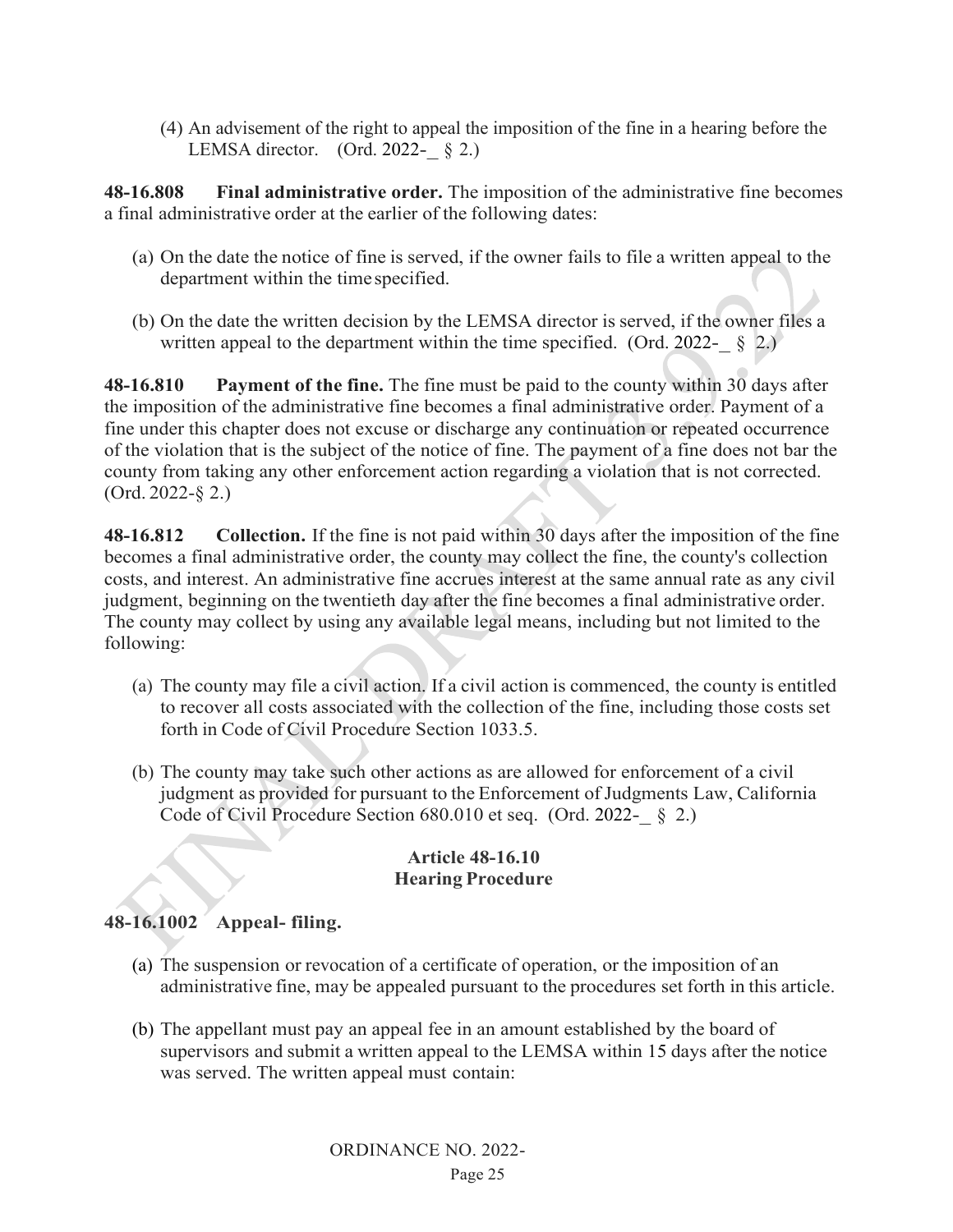- (1) A brief statement explaining who the appealing party is and what interest the appealing party has in challenging the imposition of the fine; and
- (2) A brief statement of the material facts that the appellant claims support his or her contention that no administrative fine should be imposed or that an administrative fine of a lesser amount is warranted. (Ord. 2022- $\S$  2.)

**48-16.1004 Hearing.** The LEMSA director or designee hears appeals of the permit officer's decision to suspend or revoke a certificate of operation or ambulance permit, to impose an administrative fine, or to deny an application for a special event medical standby services permit. At his or her sole discretion, the LEMSA director may refer an appeal to the Office of Administrative Hearings.

- (a) The LEMSA director or administrative law judge shall control the conduct of the hearing, including but not limited to making evidentiary determinations.
- (b) The appellant will be given the opportunity to testify and present written or oral evidence. The permit officer may present evidence as to why the ambulance service provider's certificate of operation or ambulance permit should be suspended orrevoked or why an administrative fine should be imposed, and to answer any evidence presented by the ambulance service provider.
- (c) Hearings need not be conducted in accordance with the California Evidence Code. Evidence must be relevant, non-cumulative, and of such a nature as responsible persons are accustomed to rely on in the conduct of serious affairs.
- (d) Hearings may be electronically recorded. (Ord. 2022- $\S$  2.)

**48-16.1006 Decision.** After considering the testimony and evidence submitted at a hearing, or after the appellant has failed to appear at a hearing, the LEMSA director will issue a written decision. The decision is final and not subject to appeal under Chapter 14-4 of this code. (Ord. 2022-\_ § 2.)

#### **Article 48-16.12 Service of Notice or Decision**

**48-16.1202 Service.** All notices or decisions required to be served by this division will be served by either of the methods specified in subsections (a) and (b).

(a) By deposit in the United States mail in a sealed envelope, first class, postage prepaid, addressed to the person to be notified at his last known business or residence address appearing in the public records or in other records of the matter for which notice is given, and mailed notice shall be deemed served when duly mailed.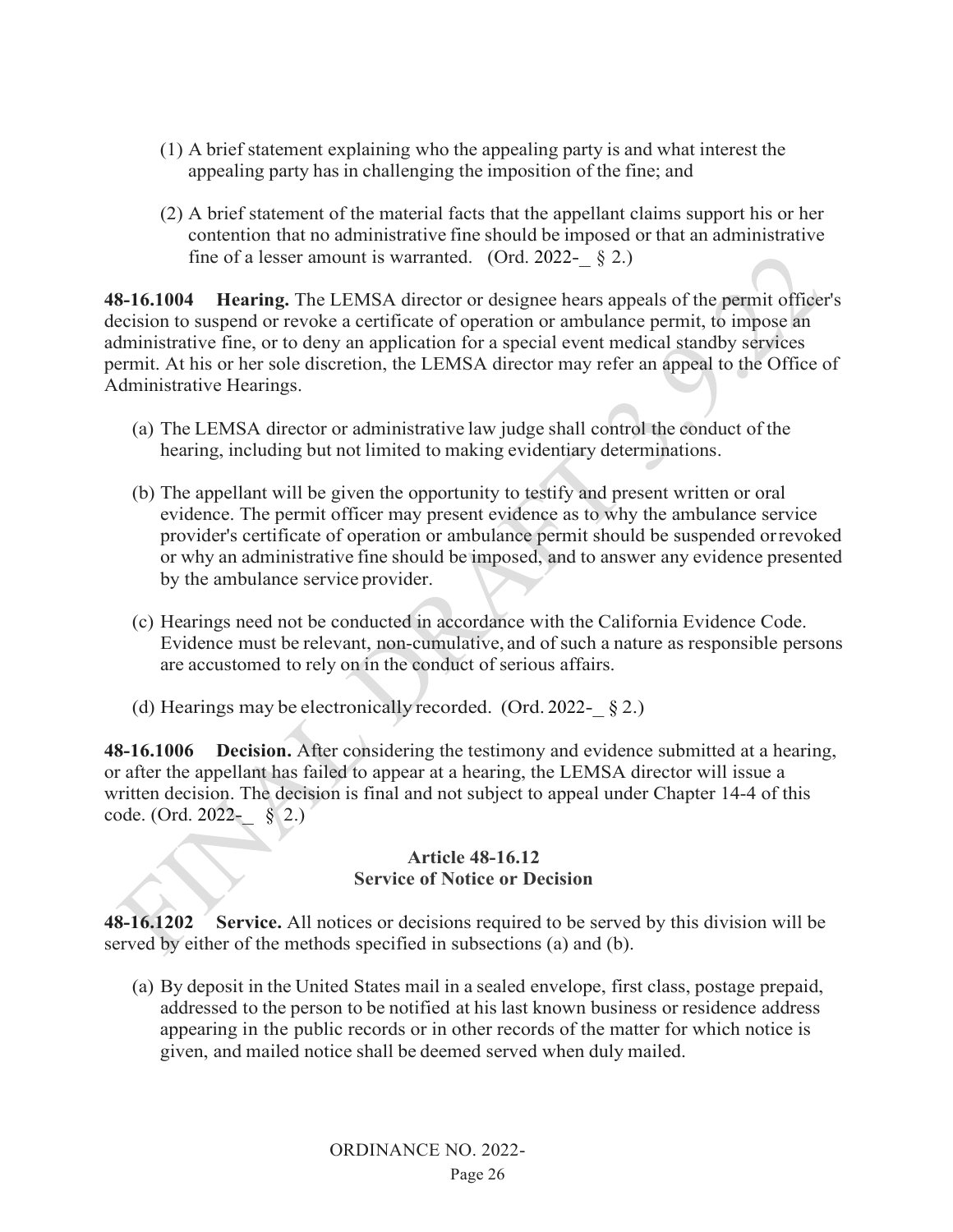(b) Personal service. Personal service is deemed complete on the date the notice or decision is personally served. (Ord. 2022-  $\S$  2.)

## **Article 48-16.14 Judicial Review**

**48-16.1402 Judicial review.** A final administrative order may be appealed to the superior court of the county in accordance with the applicable provisions of the California Government Code and California Code of Civil Procedure. (Ord. 2022- § 2.)

# **Chapter 48-18 SPECIAL EVENT MEDICAL STANDBY SERVICES**

**48-18.002 Purpose.** The purpose of this chapter is to ensure emergency medical services system preparedness and minimum personnel standards by establishing procedures for permitting special events when special events are conducted on public or private property within Contra Costa County. These permitting procedures authorize the permit officer to approve permits for medical standby services at special events and to require permit conditions or deny permits when necessary to protect and promote the health, safety, and welfare of the public by ensuring adequate availability of ambulances and other emergency medical service resources to the county, and by ensuring that personnel meet minimum training, certification and license requirements. (Ords. 2022- § 2, 83-28 § 1.)

**48-18.004 Medical standby services at special events - Required.** No person, firm, partnership, corporation or other organization, either as owner, agent or otherwise, shall operate, conduct, maintain or otherwise engage in a special event where the attendance is expected or designed to exceed 2500 people, without providing a medical standby service for the special event. Events operated, conducted or maintained by a government agency are exempt from this requirement. (Ords. 2022- $\S$  2, 83-28  $\S$  1.)

**48-18.006 Special event medical standby services permit - Required.** No person, firm, partnership, corporation or other organization, either as owner, agent or otherwise, shall furnish, operate, conduct, maintain or otherwise engage in special event medical standby services within Contra Costa County, unless the person, firm, partnership, corporation or other organization holds a current special event medical standby services permit. (Ords. 2022-\_ § 2, 83-28 § 1.)

**48-18.008 Application form.** An application for a special event medical standby services permit must be made upon forms prescribed by the permit officer no less than 30 days before the event. (Ords. 2022- $\S 2$ , 83-28 § 1.)

## **48-18.010 Application for special event medical standby services permit – Required.**

(a) An application for a special event medical standby services permit must be signed by the applicant and submitted to the LEMSA together with the required fee.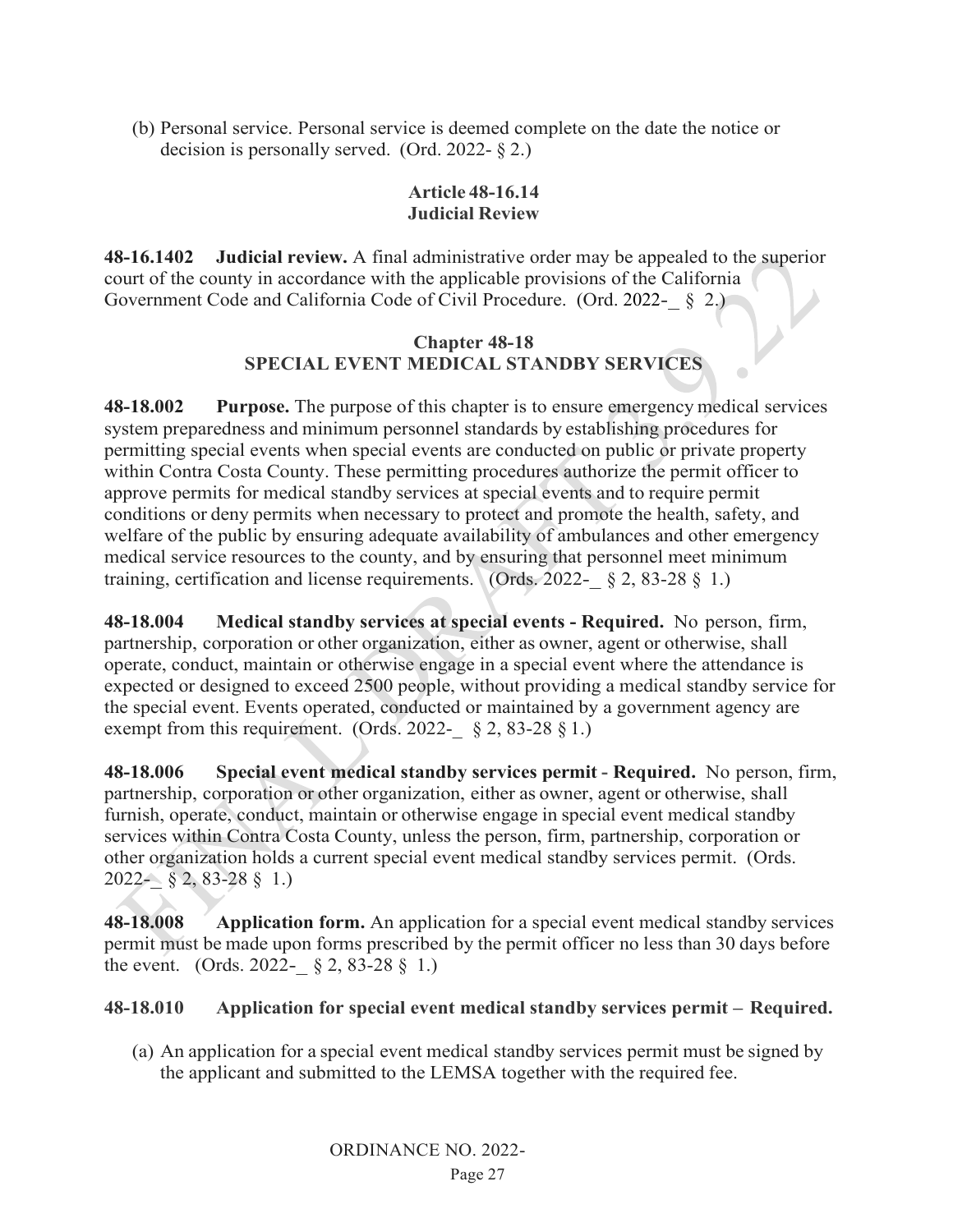- (b) An application must include all of the following information:
	- (1) The name and address of the applicant, including the names, business addresses and residence addresses of record of the applicant and registered owner(s).
	- (2) The trade, firm, or fictitious business name recorded with the countyclerk, under which the applicant has engaged, currently engages, or proposes to engage in special event medical standby services.
	- (3) The applicant's training and experience in the provision of medicalstandby services and patient care.
	- (4) Verification that the applicant has obtained all licenses and permits requiredby state and local law for the type of service proposed.
	- (5) Evidence of insurance coverage in an amount as may be required by thepermit officer.
	- (6) The applicant's legal history, including any criminal convictions or civil judgments. If the applicant is a sole proprietorship operating under a fictitious business name, or if the applicant is a partnership, the legal history of the proprietor or partners must be provided. Corporations and limited liability companies shall disclose all civil judgments or enforcement actions taken against them, as well as the legal history of the principals of the corporation or the limited liability company.
	- (7) A statement specifying whether the applicant has previously operated a medical standby service company outside of Contra Costa County, and if so, underwhat name, type, where operated, and duration of operation.
	- (8) Verification that the applicant's staff have received training in LEMSA's treatment guidelines and policies and meet the minimum required trainingand certification(s) required by LEMSApolicy.
	- (9) Written acknowledgment that the applicant understands and will comply with the LEMSA's policies, treatment guidelines and other rules established for medical standby services.

(c) An application must include the following information about the special event:

- (1) A description of the special event, including the title, type of event, date,time, anticipated attendance, and participants.
- (2) A description of the physical location of the special event, including street names that are part of the venue and its surrounding area. If the event involves a moving route, the direction of the travel and street or lane closures must be described.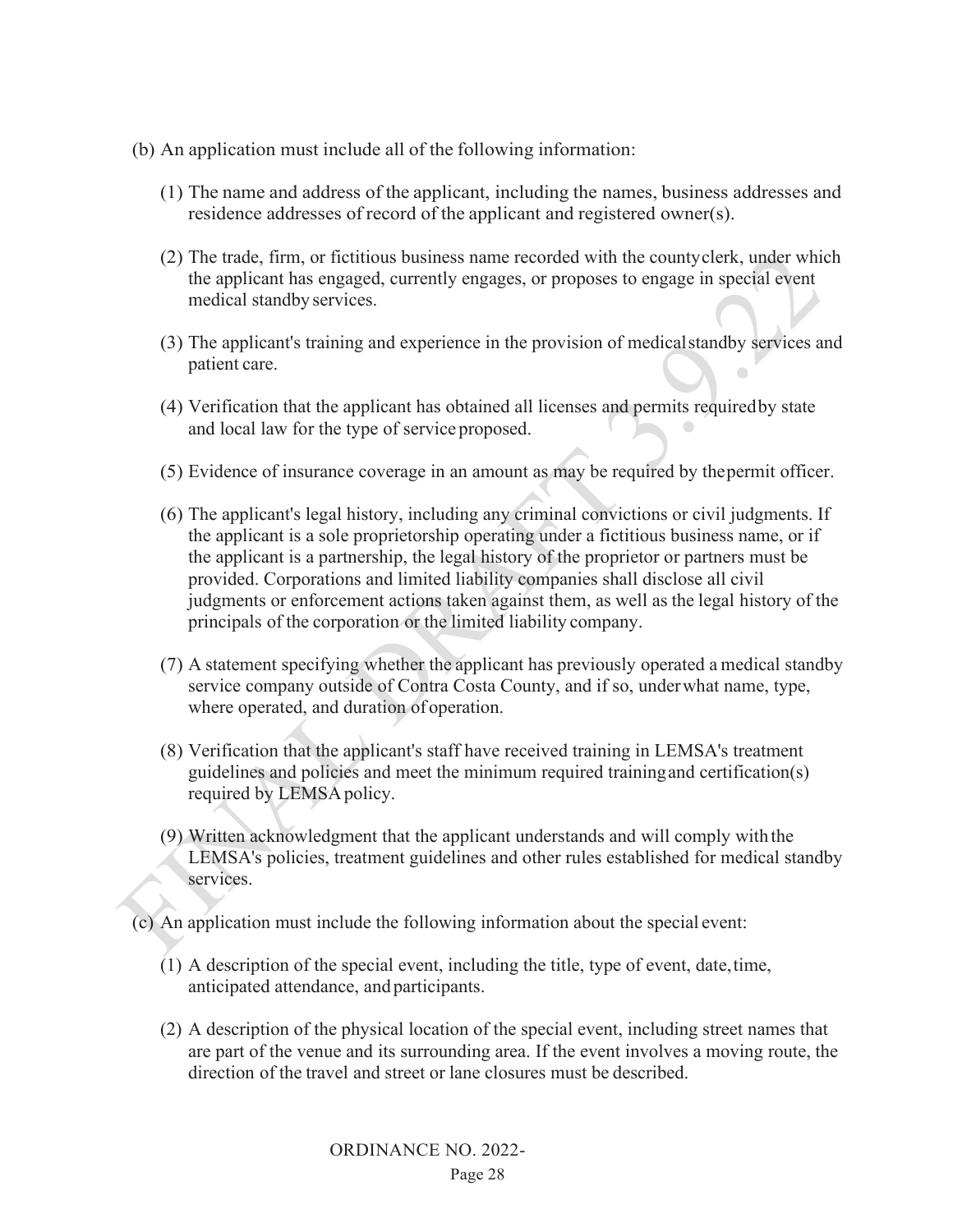- (3) The resources the applicant will have at the special event and the manner in which they will be managed and deployed.
- (4) A description of the services that the applicant will provide at the special event.
- (5) A description of the standby service provider's medical plan for the special event, including a communications plan, the names and certification levels of staff or volunteers (physician, registered nurse, paramedic, or EMT) and certification or license numbers. The plan must include hours of set-up and dismantling of medical aid areas.
- (6) A description of the uniform to be worn by certified or licensed staff or volunteers at the special event.
- (7) A description of the process used to determine the need to contact 9-1-1 for patient transport from the special event.
- (8) An incident action plan for the special event.
- (d) The applicant may be required to submit additional information if requested by the permit officer. (Ords. 2022- §2, 83-28 § 1.)

**48-18.012 Permit fee.** A nonrefundable application fee must accompany every application for a special event medical services standby permit in an amount established by board resolution. (Ords. 2022- $\S$ 2, 83-28 § 1.)

**48-18.014 Approval or denial of application for special event medical standby services permit.**

- (a) If the applicant meets all the requirements to furnish, operate, conduct, maintain, or otherwise engage in medical standby services, the application will be approved and the permit issued.
- (b) An application for a special event medical standby services permit may be denied for any of the following reasons:
	- (1) Failure to have certified, licensed and trained staff or volunteers.
	- (2) Failure to have adequate resources, including an adequate number of staffrelative to the size of the special event.
	- (3) Failure to comply with LEMSA policies or treatment guidelines.
	- (4) Failure to have proper equipment, including communications equipment.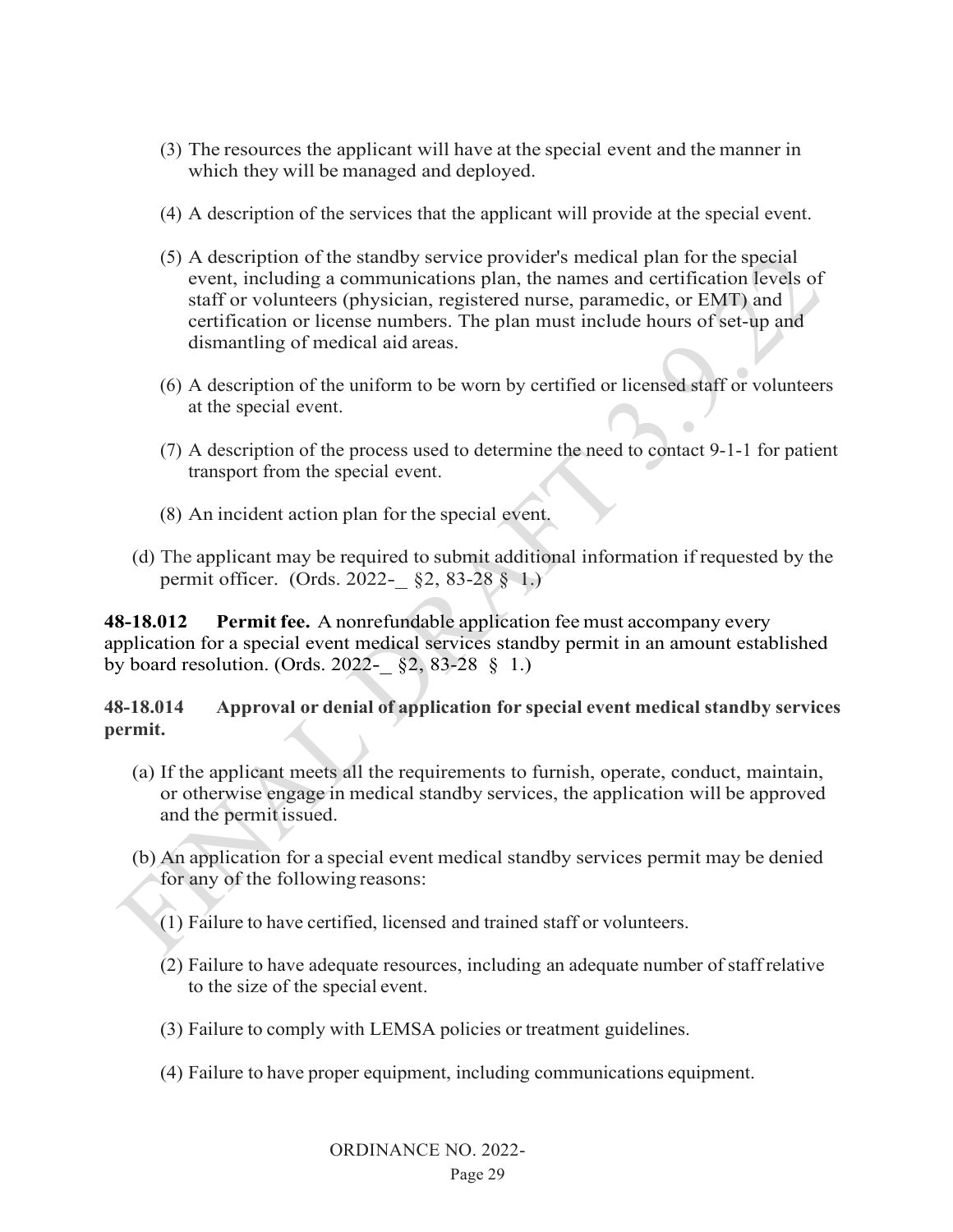- (5) Failure to comply with medical standby services permit conditions or requirements in the past.
- (6) Any material omission or misrepresentation made by the applicant on its application.
- (7) A plan or condition that creates or reasonably could create a risk to the health and safety of the attendees or staff of the special event.
- (c) If an application for a special event medical standby services permit is denied, the applicant will be notified in writing of the basis for the denial. This notice will be sent to the address provided on the application. (Ords. 2022- § 2, 83-28 § 1.)

# **48-18.016 Appeal from denial of application for a special event medical standby services permit.**

- (a) Whenever the permit officer denies an application for special event medical standby services permit, the applicant may make a written request for hearing. The written request for hearing must be made within 10 days after the denial. A hearing will be conducted pursuant to Section 48-16.1004 within 20 days after the denial.
- (b) If an application is incomplete, the application will be rejected and the applicant notified at the address provided on the application. An incomplete application will be. returned to the applicant together with the fee paid. Notwithstanding subsection (a) of this section, if the permit officer rejects an application for special event medical standby services permit because the applicant failed to provide all required information or payment of the required fee, the applicant has no right to a hearing. The applicant may resubmit a complete application together with the application fee at any time. (Ords. 2022-§ 2, 83-28 § 1.)

**48-18.018 Transport of patients.** No person affiliated with special event standby services may use a vehicle to transport patients at or from a special event held on public or private property unless authorized by the LEMSA as part of the special event medical services standby permit. (Ords. 2022-  $\S 2$ , 83-28  $\S 1$ .)

**48-18.020 Color scheme, logo, and uniform design.** The color scheme, logo and uniform design used to designate a special event medical service vehicle and personnel of the special event medical services provider shall not be the same or similar to the color scheme or design of a public safety agency, or other ambulance service provider. (Ords. 2022-  $\S 2$ , 83-28  $\S 1$ .)

**48-18.022 Exemption from special event permit requirement.** A person or entity holding a valid and current certificate of operation and public safety agencies are exempt from the requirements of this chapter, except that the person or entity shall notify the LEMSA 10 days before providing special event medical standby services. (Ords. 2022-\_ § 2, 83-28 §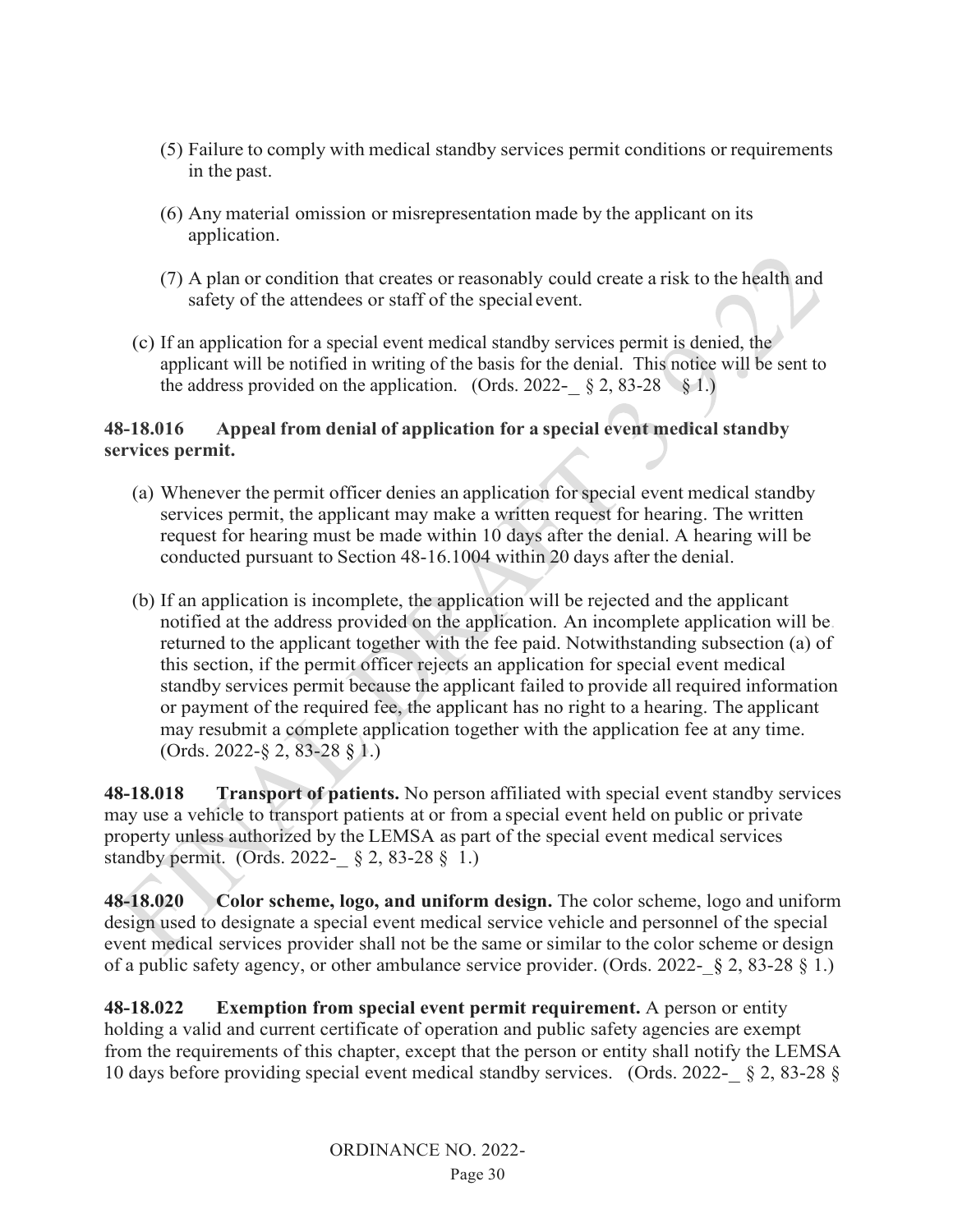1.)

**48-18.024 Compliance.** Compliance with this chapter does not excuse the special event medical standby services permit holder from the requirement to comply with all other applicable laws and regulations where the event will be held. (Ords. 2022-  $\S$  2, 83-28  $\S$  1.)

**48-18.026 Mutual aid.** Upon the request of the permit officer, a special event medical standby service provider shall make its staff and equipment available to aid and assist the LEMSA or public safety agency in the event of a wide-scale emergency or disaster occurring at a special event, and if requested, shall participate in emergency planning with the LEMSA. (Ords. 2022-\_ § 2, 83-28 § I.}

# **Chapter 48-20 MISCELLANEOUS PROVISIONS**

**48-20.002 General performance standards.** An ambulance service provider shall adhere to thegeneral performance standards establishedbyLEMSAregulation andpolicy. (Ords. 2022-\_§2,83-28§1.)

# **48-20.004 Quality management program - Required.**

- (a) An ambulance service holding a non-emergency ambulance service certificate of operation must establish and maintain a quality management program. The program must include all of thefollowing:
	- (1) Utilize a physician, registered nurse or paramedic with experience in quality management to direct and coordinate quality improvement activities that meet the requirements of the State Emergency Medical Services Authority's Quality Improvement Program contained in the California Code of Regulations, Title 22, Division 9, except that a non-emergency ambulance service that employs registered nurses for critical care nurse transport operations shall utilize an individual who possesses no less than a registered nurselicense.
	- (2) Meet the requirements of the LEMSA Emergency Medical Services Quality Improvement Plan program(EMSQIP).
	- (3) Identify problems or issuesregarding patient care, propose solutions for corrective action, and facilitate implementation of those solutions.
	- (4) Provide for the systematic and comprehensive review of clinical care provided to patients.
	- (5) Maintain a radio recording of all calls for ambulance services requested, all dispatch instructions given, and all communications between the dispatch center and the ambulance unit until the ambulance run is completed. All radio recordings must be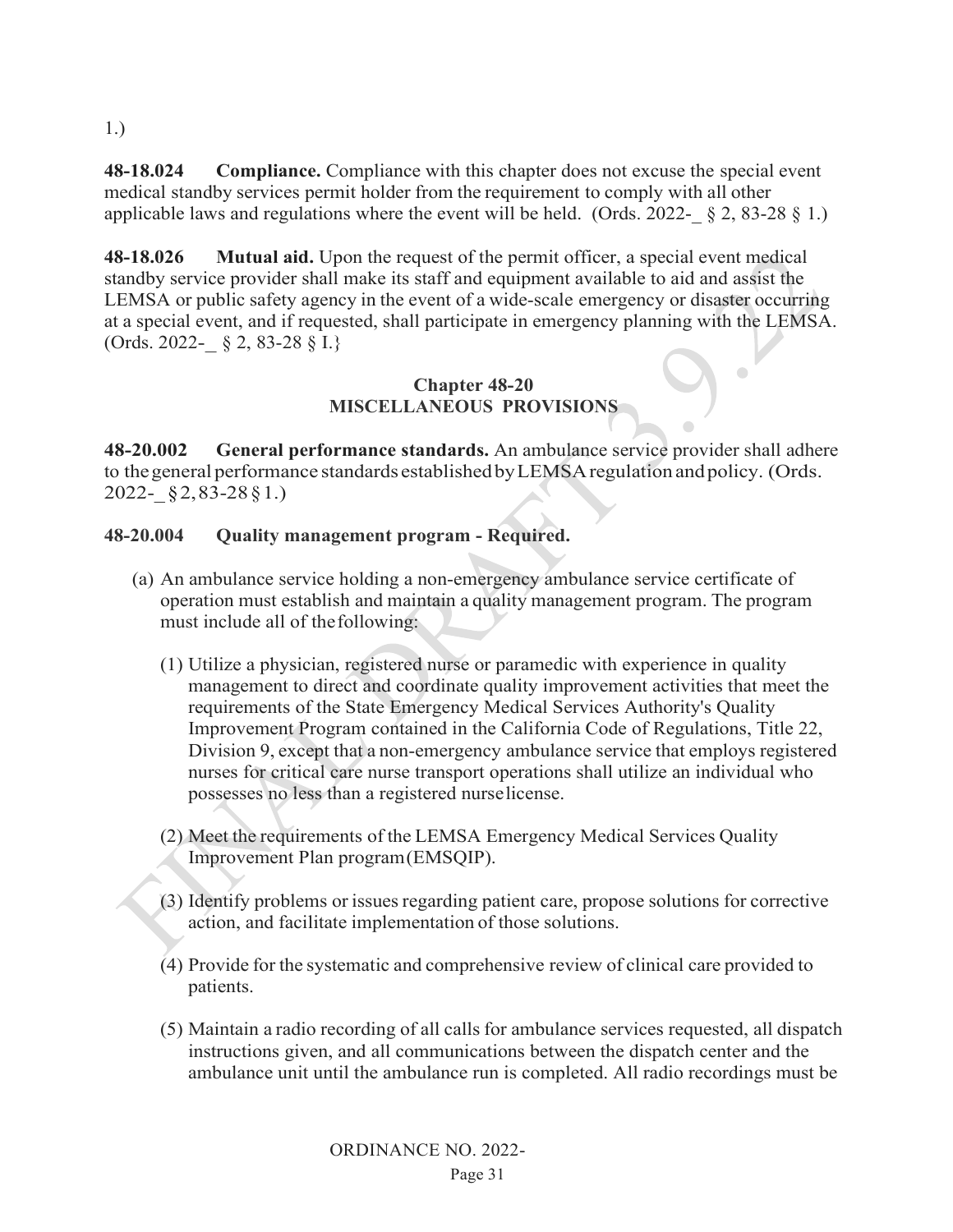kept at least 180 days after being recorded. (Ords. 2022- $\S 2$ , 83-28 § 1.)

**48-20.006 Critical care transportnurseunit.** Ambulance service providersthat provide medical transportation with critical care transport nurses shall comply with all of the requirements for non-emergency ambulances as set forth in this division and by LEMSA regulation and policy, including the requirement that registered nurses attend an EMS system orientation. Failure to do so may result in the suspension or revocation of the provider's certificate of operation, the imposition of administrative fines, or other enforcement action allowed by this code. (Ords. 2022- $\S$  \$2, 83-28 \$1.)

# **48-20.008 Physician medical director for CCT transport nurse units- Required.**

- (a) An ambulance service provider that provides medical transportation with critical care transport nurses shall have a physician medical director who oversees the critical care nurse transport program and establishes clinical standards, policies and standing orders for registered nurses who provide critical care transport.
- (b) Nothing in this division shall be construed as regulating the clinical care provided by critical care transport nurses. (Ords.  $2022 - \frac{62}{82}33 - 28 \frac{1}{9}1$ .)

**48-20.010 Critical care transport nurse training- Required.** Critical care transport nurses shall be trained to the same standard as emergency medical technicians and paramedics, as required by the LEMSA's policies and as required by this Division, including training in LEMSA's quality assurance and quality improvement processes.  $(Ords. 2022 - \& 2, 83-28 \& 1.)$ 

**48-20.012 Unauthorized response.** No ambulance service provider shall cause or allow any ambulance to respond to a location without first receiving a specific request for the service at that location. (Ords. 2022- $\&$  2, 83-28  $\&$  1.)

**48-20.014 Personal protective equipment.** An ambulance service provider shall supply and maintain standardized and properly fitted personal protective equipment and supplies to ensure safety and readiness according to Cal/OSHA regulations. (Ords. 2022- § 2, 83-28 § 1.)

# **48-20.016 Responsible advertising.**

- (a) No ambulance service provider shall display on any ambulance or emergency response vehicle, or otherwise announce, advertise, offer, publish or claim, that it provides either emergency or non-emergency ambulance service unless it possesses a current, valid certificate of operation for the service.
- (b) No ambulance service provider under this division shall display on any ambulance or emergency response vehicle, or otherwise advertise, offer, publish or claim, that it provides paramedic service or ALS service, unless it provides the service twenty-four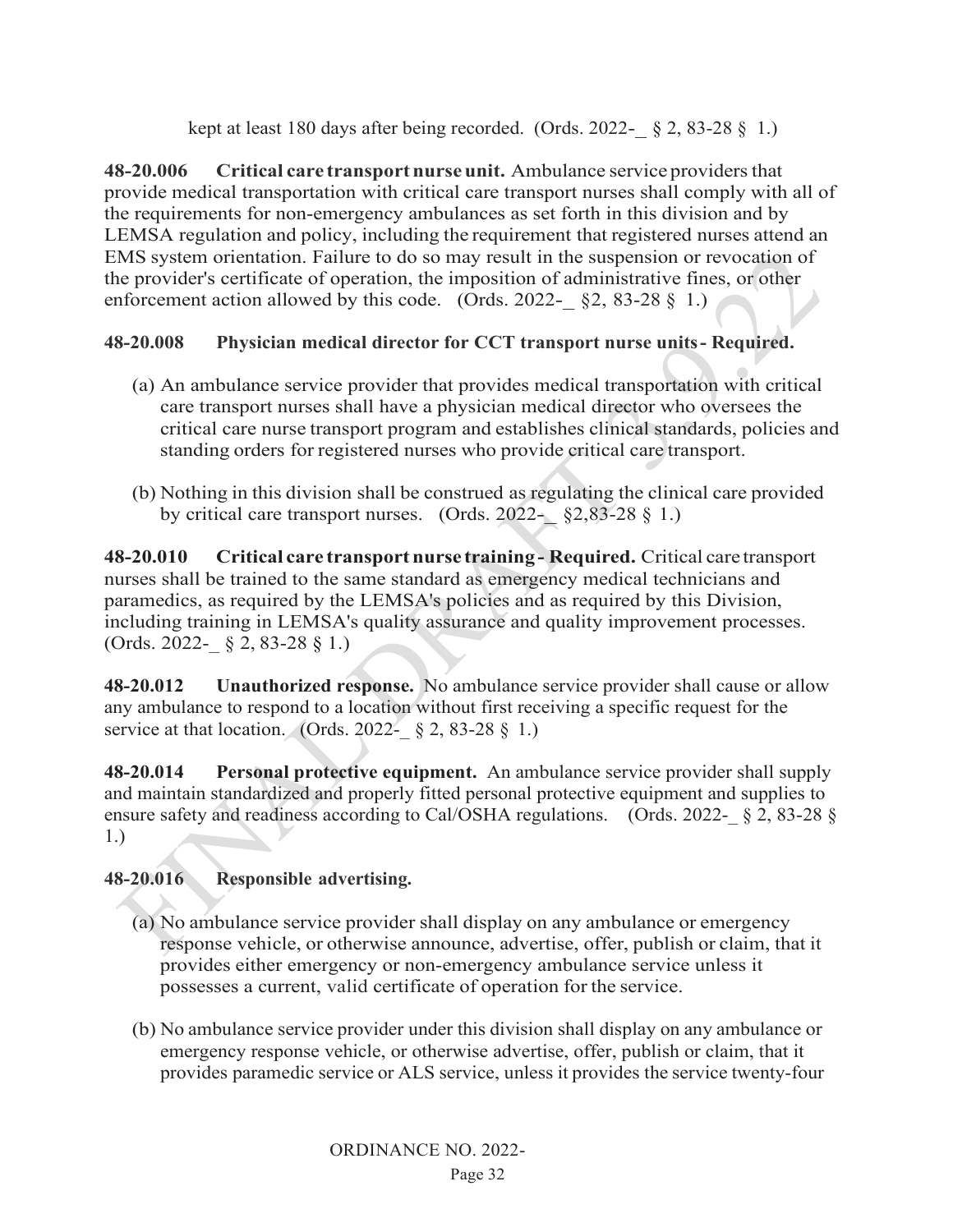hours per day. (Ords. 2022- § 2, 83-28 § 1.)

## **48-20.018 Enforcement of judgment - Reporting required.**

- (a) An ambulance service provider shall provide LEMSA with information regarding any unpaid judgments or liens against the ambulance service provider, and notice of the transactions or acts giving rise to the judgment(s) or lien(s).
- (b) The ambulance service provider shall notify the LEMSA in writing within 48 hours after the notice of any levy or other action taken by a creditor to enforce a judgment or lien so that the permit officer may make a determination regarding the effect the enforcement action may have on the ambulance service provider's ability to provide continuous service in accordance with this division. (Ords. 2022-  $\S 2$ , 83-28  $\S 1$ .)

 $\sqrt{2}$ 

## **48-20.020 Non-emergency ambulance EMS system support.**

- (a) A non-emergency ambulance service provider holding a valid certificate of operation shall, at the request and direction of the permit officer, provide mutual aid ambulance services or assist with disaster, multi-patient, or mass casualty incidents within the county.
- (b) If a non-emergency ambulance service provider holding a valid certificate of operation is requested to provide mutual aid ambulance services or assist with disaster, multipatient, or mass casualty incidents, the non-emergency ambulance service provider shall make available, and place into service, all available permitted ambulances without delay.
- (c) A non-emergency ambulance service provider shall file its disaster response plan annually with the LEMSA for approval. This plan must comply with LEMSA's disaster response plan policy, including a personnel call-back plan to facilitate staffing of ambulance vehicles in the event the ambulance service provider is requested to provide mutual aid ambulance services or assist with a disaster or a mass casualty incident within thecounty.
- (d) A non-emergency ambulance service provider shall participate in at least one incounty LEMSA-approved multi-agency disaster exercise each year by sending at least one fully- staffed ambulance to each organized event. All costs associated with participating in the disaster exercise are the sole responsibility of the ambulance service provider. (Ords. 2022- § 2, 83-28 § 1.)

**48-20.022 Compliance with multi-casualty incident (MCI) plan.** All management, attendants and drivers of an ambulance service provider shall follow the county's multicasualty incident plan and the LEMSA policies concerning multi-patient events. (Ords. 2022-\_ § 2, 83-28 § 1.)